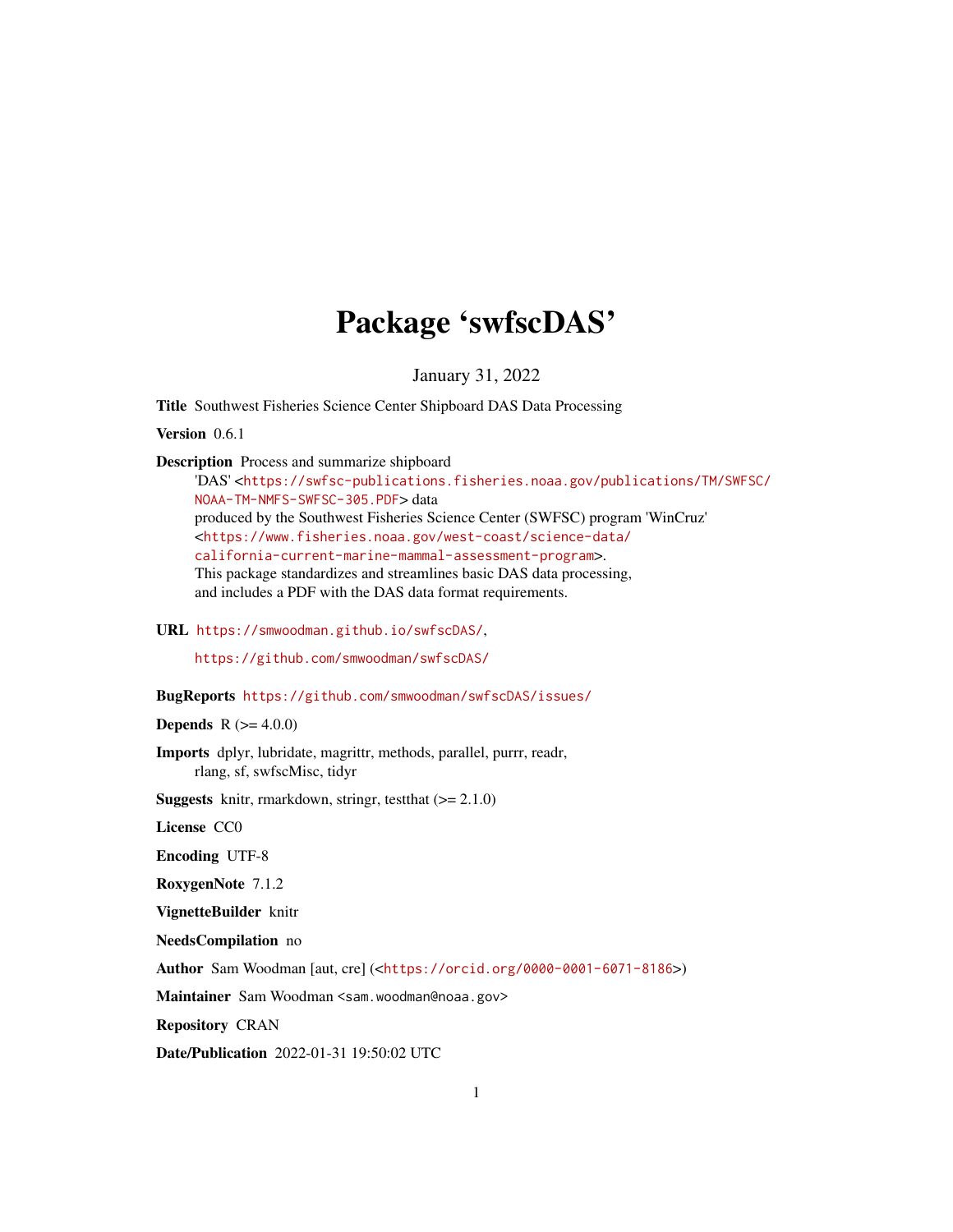## <span id="page-1-0"></span>R topics documented:

|       | $\overline{\mathbf{3}}$   |                |
|-------|---------------------------|----------------|
|       |                           |                |
|       |                           | $\overline{4}$ |
|       |                           |                |
|       | $\overline{\phantom{0}}8$ |                |
|       |                           |                |
|       |                           |                |
|       |                           |                |
|       |                           |                |
|       |                           |                |
|       |                           |                |
|       |                           |                |
|       |                           |                |
|       |                           |                |
|       |                           |                |
|       |                           |                |
|       |                           |                |
|       |                           |                |
|       |                           |                |
|       |                           |                |
|       |                           |                |
|       |                           |                |
| Index | 39                        |                |

## swfscDAS-package *Southwest Fisheries Science Center DAS*

## Description

Process and summarize shipboard DAS data

## Details

This package contains functions designed for processing and analyzing DAS data generated using the WinCruz program by the Southwest Fisheries Science Center. It is intended to standardize and streamline basic DAS data processing.

## Author(s)

Sam Woodman <sam.woodman@noaa.gov>

## See Also

<https://smwoodman.github.io/swfscDAS/>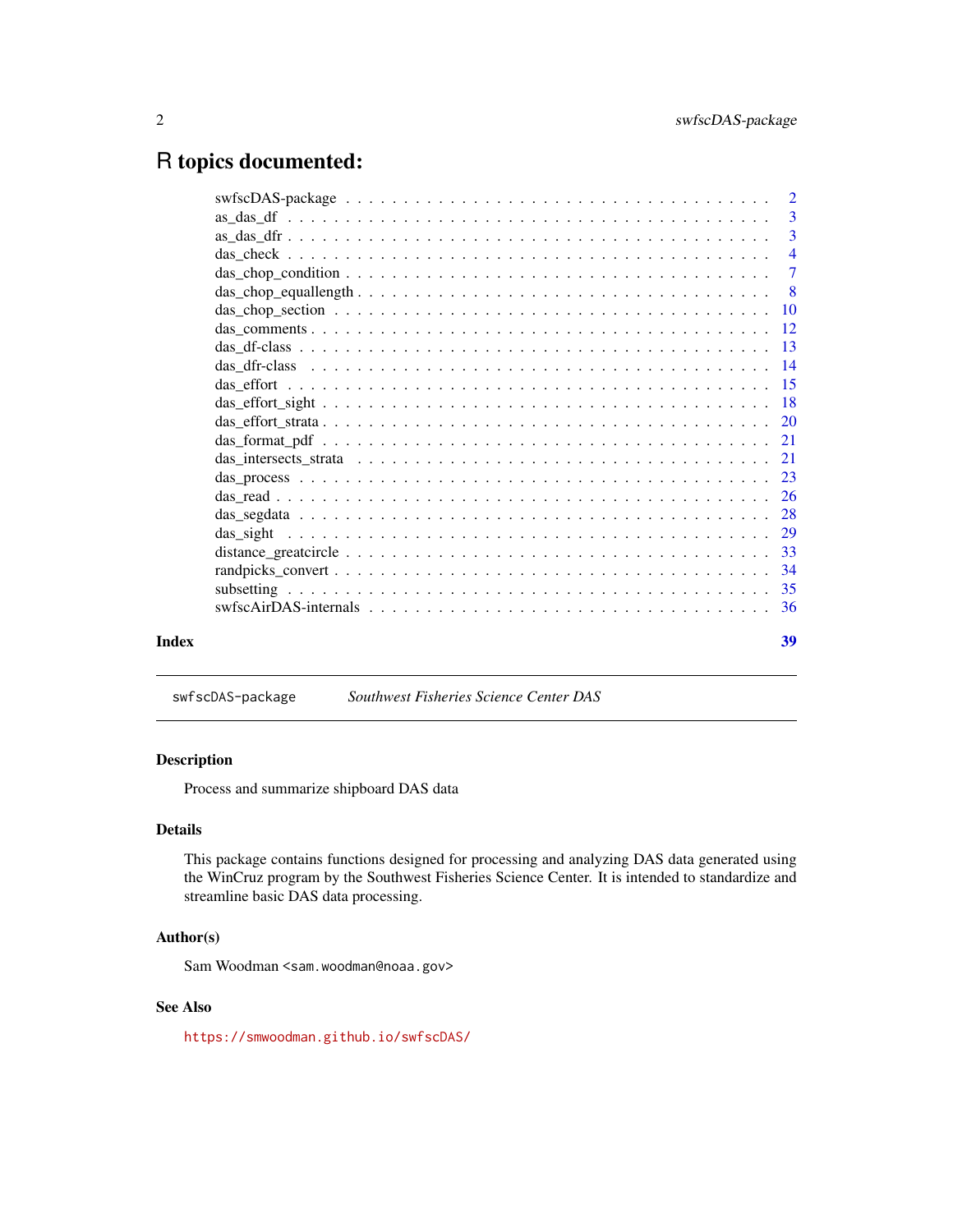<span id="page-2-1"></span><span id="page-2-0"></span>

## Description

Check if an object is of class das\_df, or coerce it if possible.

## Usage

```
as_das_df(x)
## S3 method for class 'das_df'
as\_das\_df(x)## S3 method for class 'data.frame'
as_das_df(x)
```
## Arguments

x an object to be coerced to class das\_df

## Details

Only data frames can be coerced to an object of class das\_df. If x does not have column names and classes as specified in [das\\_df-class](#page-12-1), then the function returns an error message detailing the first column that does not meet the requirements of a das\_df object.

## Value

An object of class 'das\_df'

## See Also

[das\\_df-class](#page-12-1)

<span id="page-2-2"></span>as\_das\_dfr *Coerce object to a das\_dfr object*

#### Description

Check if an object is of class das\_dfr, or coerce it if possible.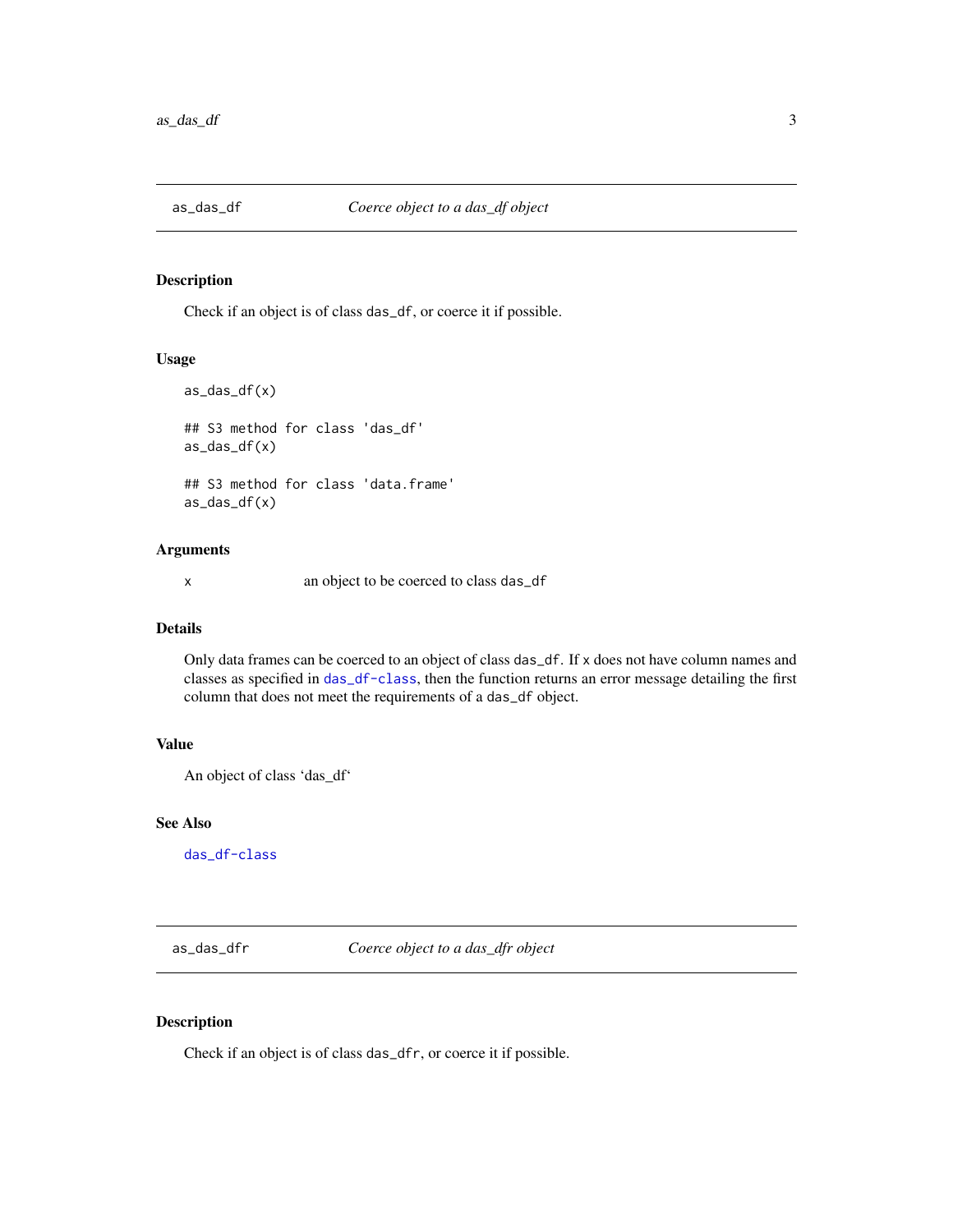#### Usage

```
as_das_dfr(x)
## S3 method for class 'das_dfr'
as_das_dfr(x)
## S3 method for class 'data.frame'
as_das_dfr(x)
```
## Arguments

x an object to be coerced to class das\_dfr

## Details

Only data frames can be coerced to an object of class das\_dfr. If x does not have column names and classes as specified in [das\\_dfr-class](#page-13-1), then the function returns an error message detailing the first column that does not meet the requirements of a das\_dfr object.

## Value

An object of class 'das\_dfr'

## See Also

[das\\_dfr-class](#page-13-1)

das\_check *Check DAS file*

## Description

Check that DAS file has accepted formatting and values

#### Usage

```
das_check(
  file,
  skip = 0,file.out = NULL,
  sp.codes = NULL,
  print.cruise.nums = TRUE
\mathcal{E}
```
<span id="page-3-0"></span>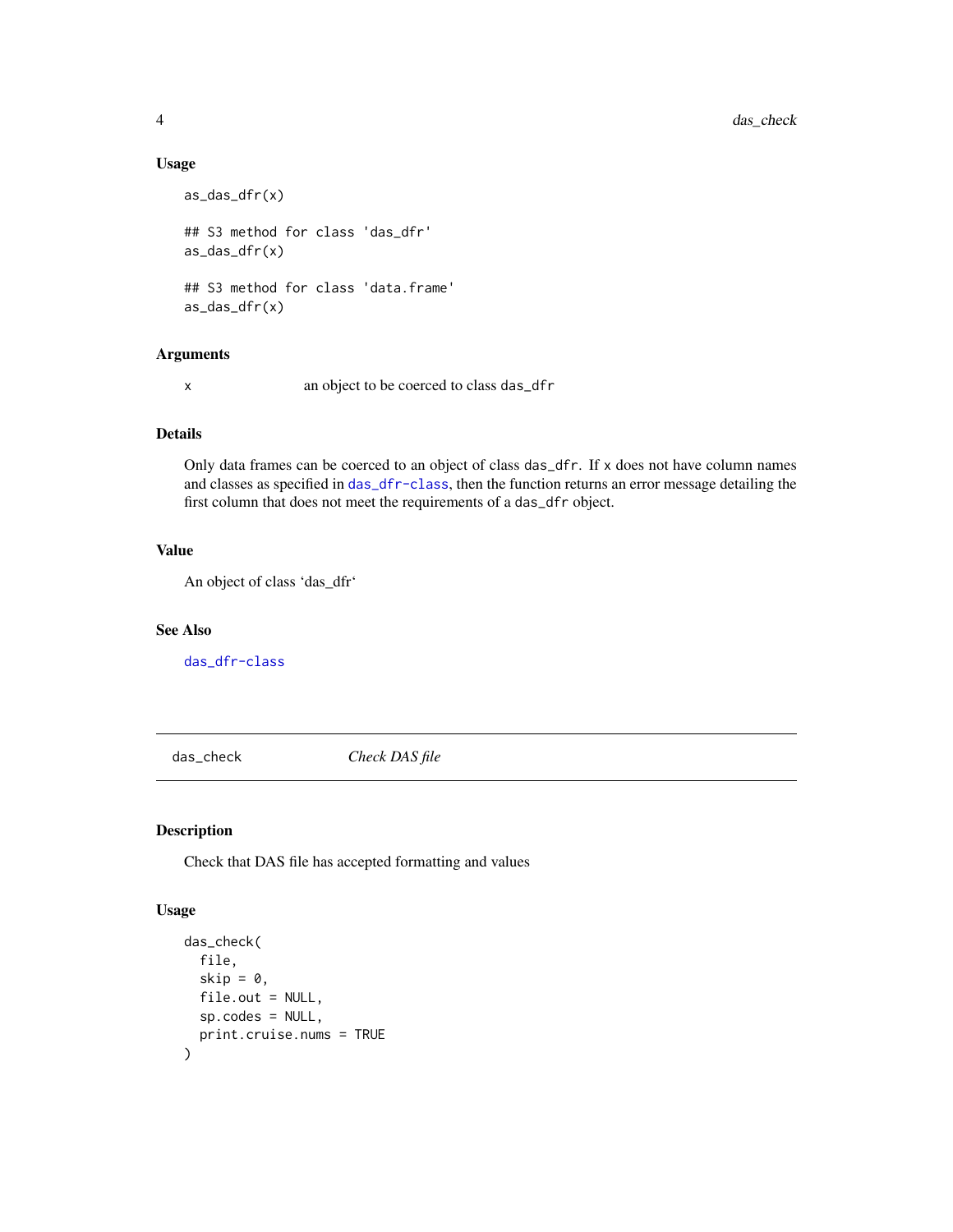## <span id="page-4-0"></span>das\_check 5

#### **Arguments**

| file              | filename(s) of one or more DAS files                                                                                                       |
|-------------------|--------------------------------------------------------------------------------------------------------------------------------------------|
| skip              | integer: see read_fwf. Default is 0                                                                                                        |
| file.out          | filename to which to write the error log; default is NULL                                                                                  |
| sp.codes          | character; filename of .dat file from which to read accepted species codes. If<br>NULL, species codes will not be checked. Default is NULL |
| print.cruise.nums |                                                                                                                                            |
|                   | logical; indicates if a table with all the cruise numbers in the x should be printed<br>using table. Default is TRUE                       |

#### Details

Precursor to a more comprehensive DASCHECK program. This function checks that the following is true:

- Event codes are one of the following:  $\#$ ,  $\frac{4}{3}$ ,  $\frac{4}{3}$ ,  $\frac{5}{4}$ ,  $\frac{5}{4}$ ,  $\frac{6}{5}$ ,  $\frac{7}{8}$ ,  $\frac{8}{8}$ ,  $\frac{8}{8}$ ,  $\frac{8}{8}$ ,  $\frac{8}{8}$ ,  $\frac{8}{8}$ ,  $\frac{8}{8}$ ,  $\frac{8}{8}$ ,  $\frac{8}{8}$ ,  $\frac{8}{8}$ ,  $\frac{8}{8}$ , r, R, s, S, t, V, W, g, G, p, X, Y, Z
- Latitude values are between -90 and 90 (inclusive; NA values are ignored)
- Longitude values are between -180 and 180 (inclusive; NA values are ignored)
- The effort dot matches effort determined using B, R, and E events
- There are an equal number of R and E events, and they alternate occurrences
- A BR event series or R event does not occur while already on effort
- An E event does not occur while already off effort
- All Data# columns for non-C events are right-justified
- Only C events have data past the 99th column in the DAS file
- The following events have NA (blank) Data# columns: \*
- All of \*, B, R, E, V, W, N, P, and Q events have NA Data# columns where specified (see format pdf for more details)
- Event/column pairs meet the following requirements:

| Item            | Event | Column | Requirement                                                      |
|-----------------|-------|--------|------------------------------------------------------------------|
| Cruise number   | В     | Data1  | Can be converted to a numeric value                              |
| Mode            | B     | Data2  | Must be one of C, P, c, p, or NA (blank)                         |
| Echo sounder    | В     | Data4  | Must be one of Y, N, y, n, or NA (blank)                         |
| Effort type     | R     | Data1  | Must be one of F, N, S, or NA (blank)                            |
| ESW sides       | R     | Data2  | Effective strip width; must be one of F, H, or NA (blank)        |
| Course          | N     | Data1  | Can be converted to a numeric value                              |
| Speed           | N     | Data2  | Can be converted to a numeric value                              |
| <b>Beaufort</b> | V     | Data1  | Must be a whole number between 0 and 9                           |
| Swell height    | V     | Data2  | Can be converted to a numeric value                              |
| Wind speed      |       | Data5  | Can be converted to a numeric value                              |
| Rain or fog     | W     | Data1  | Must be between 0 and 5 and either a whole number or have decima |
| Horizontal sun  | W     | Data2  | Must be a whole number between 0 and 12                          |
| Vertical sun    | W     | Data3  | Must be a whole number between 0 and 12                          |
|                 |       |        |                                                                  |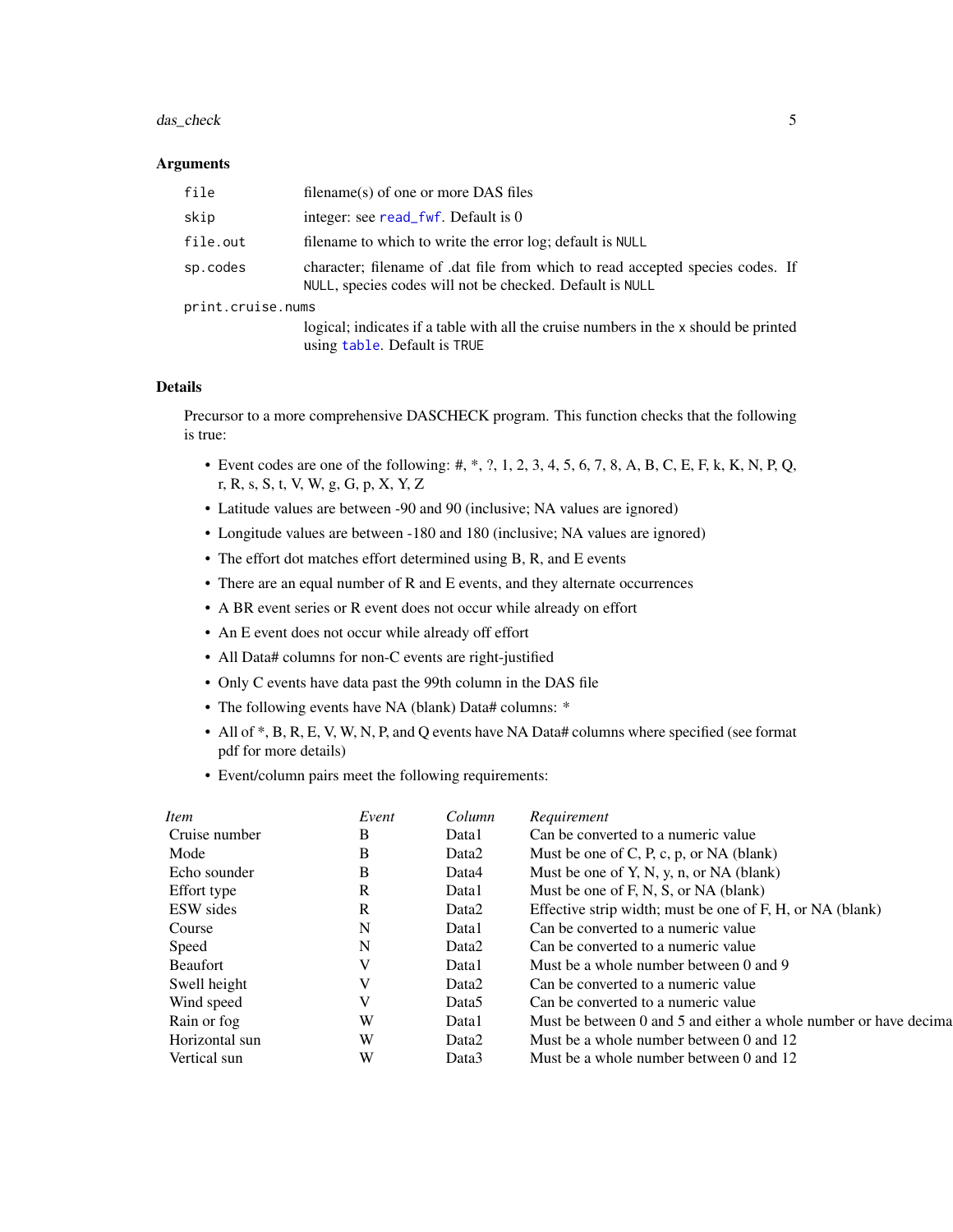<span id="page-5-0"></span>

| ., |  | das check |  |
|----|--|-----------|--|
|----|--|-----------|--|

| <b>Visibility</b>        | W          | Data5                | Can be converted to a numeric value                                    |
|--------------------------|------------|----------------------|------------------------------------------------------------------------|
|                          |            |                      |                                                                        |
| Sighting (mammal)        | S, K, M    | Data3-7              | Can be converted to a numeric value                                    |
| Sighting (mammal)        | G          | Data <sub>5</sub> -7 | Can be converted to a numeric value                                    |
| Sighting cue (mammal)    | S, K, M    | Data3                | Must be a whole number between 1 and 6                                 |
| Sighting method (mammal) | S, K, M, G | Data4                | Must be a whole number between 1 and 7                                 |
| Bearing (mammal)         | S, K, M, G | Data <sub>5</sub>    | Must be a whole number between 0 and 360                               |
| <b>Photos</b>            | A          | Data3                | Must be one of N, Y, n, y, or NA (blank)                               |
| <b>Birds</b>             | A          | Data4                | Must be one of N, Y, n, y, or NA (blank)                               |
| Calibration school       | S, K, M    | Data10               | Must be one of N, Y, n, y, or NA (blank)                               |
| Aerial photos taken      | S, K, M    | Data11               | Must be one of N, Y, n, y, or NA (blank)                               |
| Biopsy taken             | S, K, M    | Data12               | Must be one of N, Y, n, y, or NA (blank)                               |
| Species codes            | A          | Data5-8              | If a species codes file is provided, must be one of the provided codes |
| Resight                  | s, k       | Data2-5              | Can be converted to a numeric value                                    |
| Turtle species           | t          | Data2                | If a species codes file is provided, must be one of the provided codes |
| Turtle sighting          |            | Data3-5, 7           | Can be converted to a numeric value                                    |
| Turtle JFR               | t          | Data6                | Must be one of F, J, N, R, or NA (blank)                               |
| Fishing vessel           | F          | Data2-4              | Can be converted to a numeric value                                    |
| Sighting info            | 1-8        | Data2-8              | Can be converted to a numeric value                                    |
| Sighting info            | $1-8$      | Data9                | The Data9 column must be NA (blank) for events 1-8                     |

In the table above, 'between' means inclusive.

Long-term items, and checks that are not performed:

- Check that datetimes are sequential, meaning they 1) are the same as or 2) come after the previous event
- Check that A events only come immediately after a G/S/K/M event, and all G/S/K/M events have an A after them. And that each has at least one group size estimate (1:8 event)

## Value

A data frame with columns: the file name, line number, cruise number, 'ID' (columns 4-39 from the DAS file), and description of the issue

If file.out is not NULL, then the error log data frame is also written to file.out using [write.csv](#page-0-0)

A warning is printed if any events are r events; see [das\\_process](#page-22-1) for details about r events

#### Examples

```
y <- system.file("das_sample.das", package = "swfscDAS")
if (interactive()) das_check(y)
```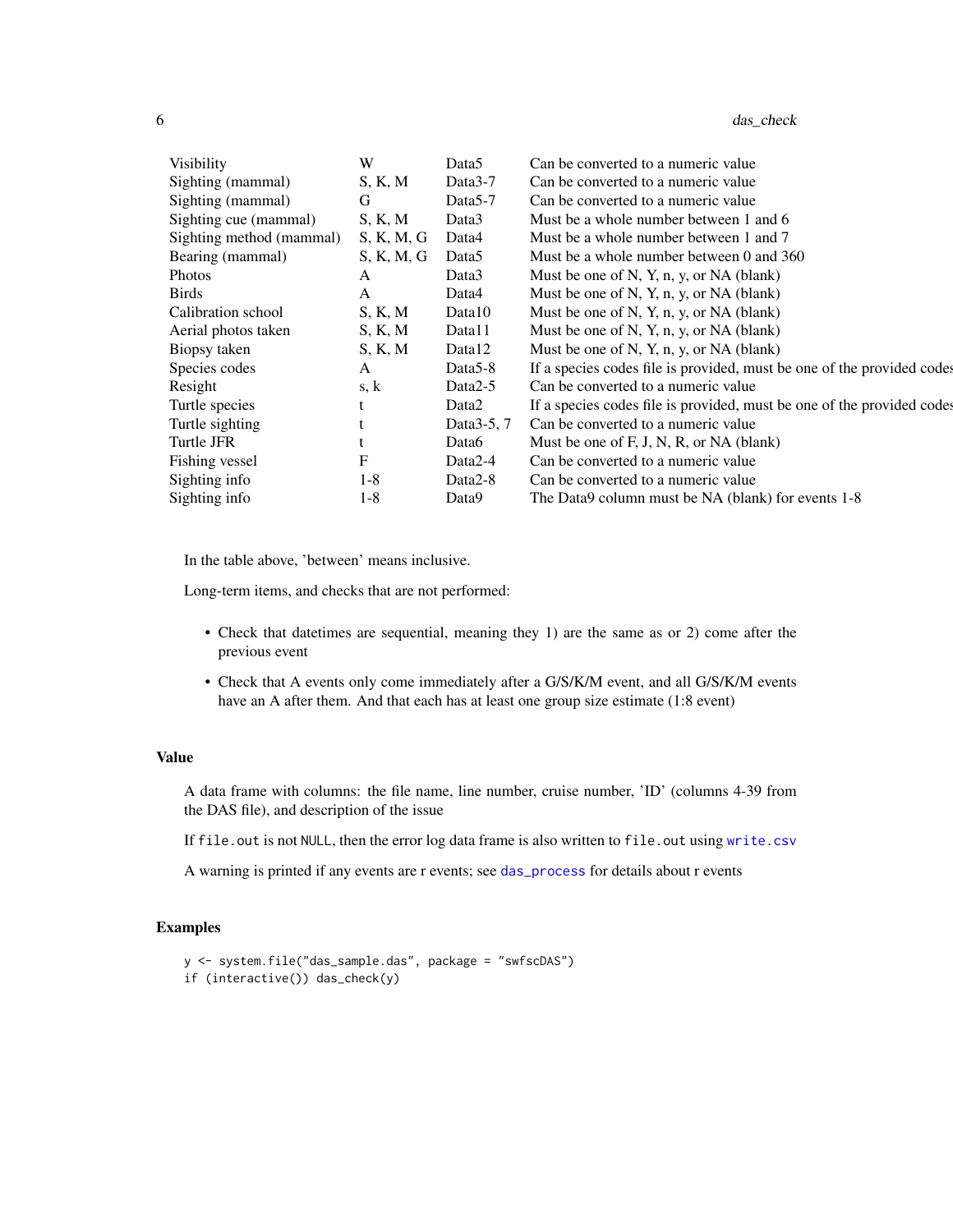#### <span id="page-6-1"></span><span id="page-6-0"></span>Description

Chop DAS data into a new effort segment every time a specified condition changes

## Usage

```
das_chop_condition(x, ...)
## S3 method for class 'data.frame'
das_chop_condition(x, ...)
## S3 method for class 'das_df'
das_chop_condition(
 x,
 conditions,
  seg.min.km = 0.1,
 distance.method = NULL,
 num.cores = NULL,
  ...
\mathcal{L}
```
## Arguments

| $\boldsymbol{\mathsf{x}}$ | an object of class das_df, or a data frame that can be coerced to class das_df.<br>This data must be filtered for continuous effort sections; see the Details section<br>below |
|---------------------------|--------------------------------------------------------------------------------------------------------------------------------------------------------------------------------|
| .                         | ignored                                                                                                                                                                        |
| conditions                | the conditions that trigger a new segment; see das_effort                                                                                                                      |
| seg.min.km                | numeric; minimum allowable segment length (in kilometers). Default is 0.1.<br>See the Details section below for more information                                               |
| distance.method           |                                                                                                                                                                                |
|                           | character; see das_effort. Default is NULL since these distances should have<br>already been calculated                                                                        |
| num.cores                 | see das_effort                                                                                                                                                                 |

#### Details

WARNING - do not call this function directly! It is exported for documentation purposes, but is intended for internal package use only.

This function is intended to be called by [das\\_effort](#page-14-1) when the "condition" method is specified. Thus, x must be filtered for events (rows) where either the 'OnEffort' column is TRUE or the 'Event' column is "E"; see [das\\_effort](#page-14-1) for more details. This function chops each continuous effort section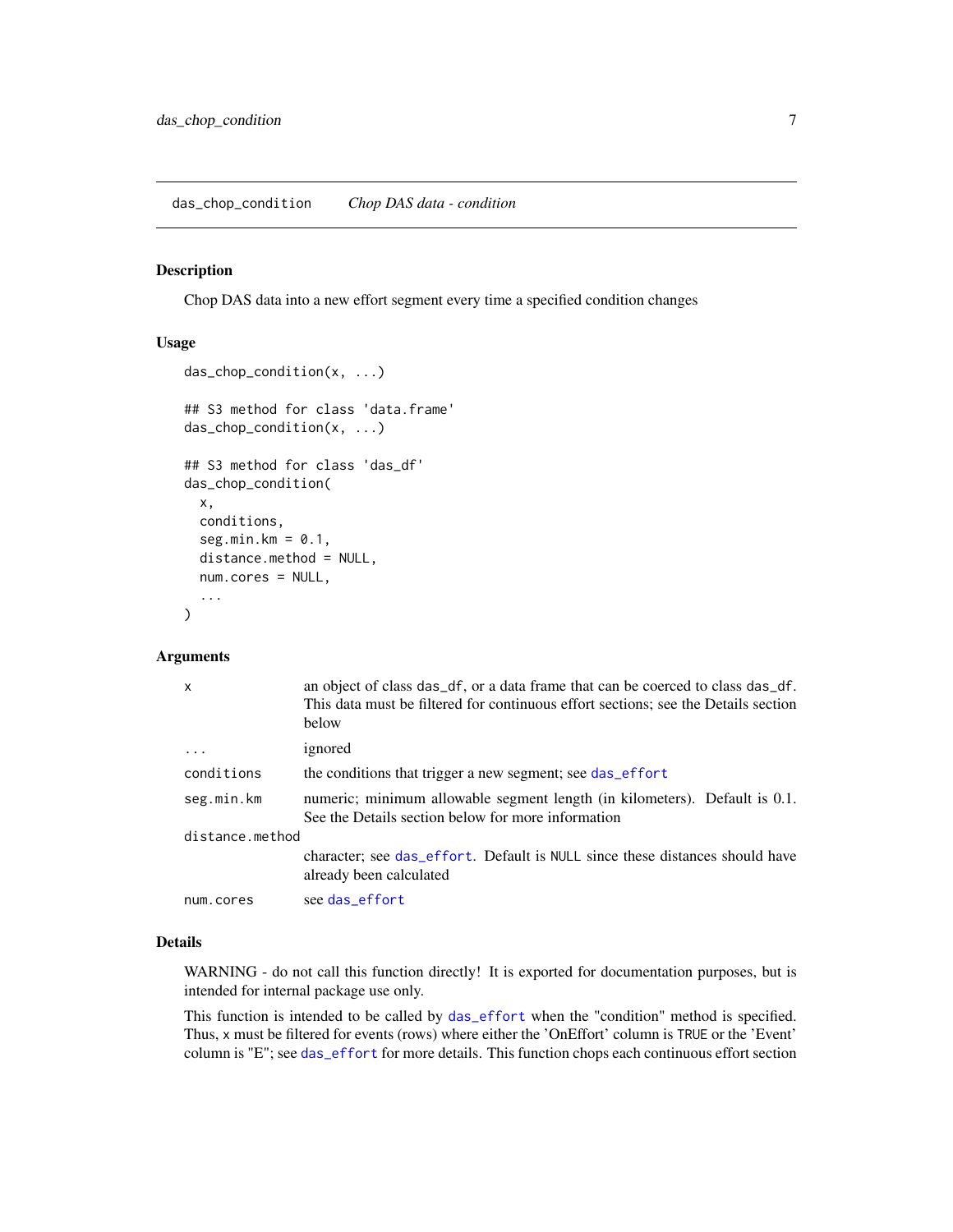<span id="page-7-0"></span>(henceforth 'effort sections') in x into modeling segments (henceforth 'segments') by creating a new segment every time a specified condition changes. Each effort section runs from an "R" event to its corresponding "E" event. After chopping, [das\\_segdata](#page-27-1) is called (with segdata.method = "maxdist") to get relevant segdata information for each segment.

Changes in the one of the conditions specified in the conditions argument triggers a new segment. One exception is if the event at which this condition change occurs is part of an event series, meaning one of several events in a row at the same lat/lon points (such as a PVNW event series). In this situation, the final event of the event series is considered the last event of the current effort segment, and thus also the start of the next effort segment.

Related, when multiple condition changes happen at the same lat/lon points, such as a "RPVNW" series of events at the beginning of the effort section. When this happens, no segments of length zero are created; rather, a single segment is created that includes all of the condition changes (i.e. all of the events in the event series) that happened during the series of events (i.e. at the same location). Note that this combining of events at the same position happens even if seg.min.  $km = 0$ .

In addition, (almost) all segments whose length is less than seg.min.km are combined with the segment immediately following them to ensure that the length of (almost) all segments is at least seg.min.km. This allows users to account for situations where multiple conditions, such as Beaufort and the visibility, change in rapid succession, for instance <0.1 km apart. When segments are combined, a message is printed, and the condition that was recorded for the maximum distance within the new segment is reported. See [das\\_segdata](#page-27-1), segdata.method = "maxdist", for more details about how the segdata information is determined. The only exception to this rule is if the short segment ends in an "E" event, meaning it is the last segment of the effort section. Since in this case there is no 'next' segment, this short segment is left as-is.

If the column dist\_from\_prev does not exist, the distance between subsequent events is calculated as described in [das\\_effort](#page-14-1)

#### Value

List of two data frames:

- x, with columns added for the corresponding unique segment code and number
- segdata: data frame with one row for each segment, and columns with relevant data (see [das\\_effort](#page-14-1) for specifics)

<span id="page-7-1"></span>das\_chop\_equallength *Chop DAS data - equal length*

#### Description

Chop DAS data into approximately equal-length effort segments, averaging conditions by segment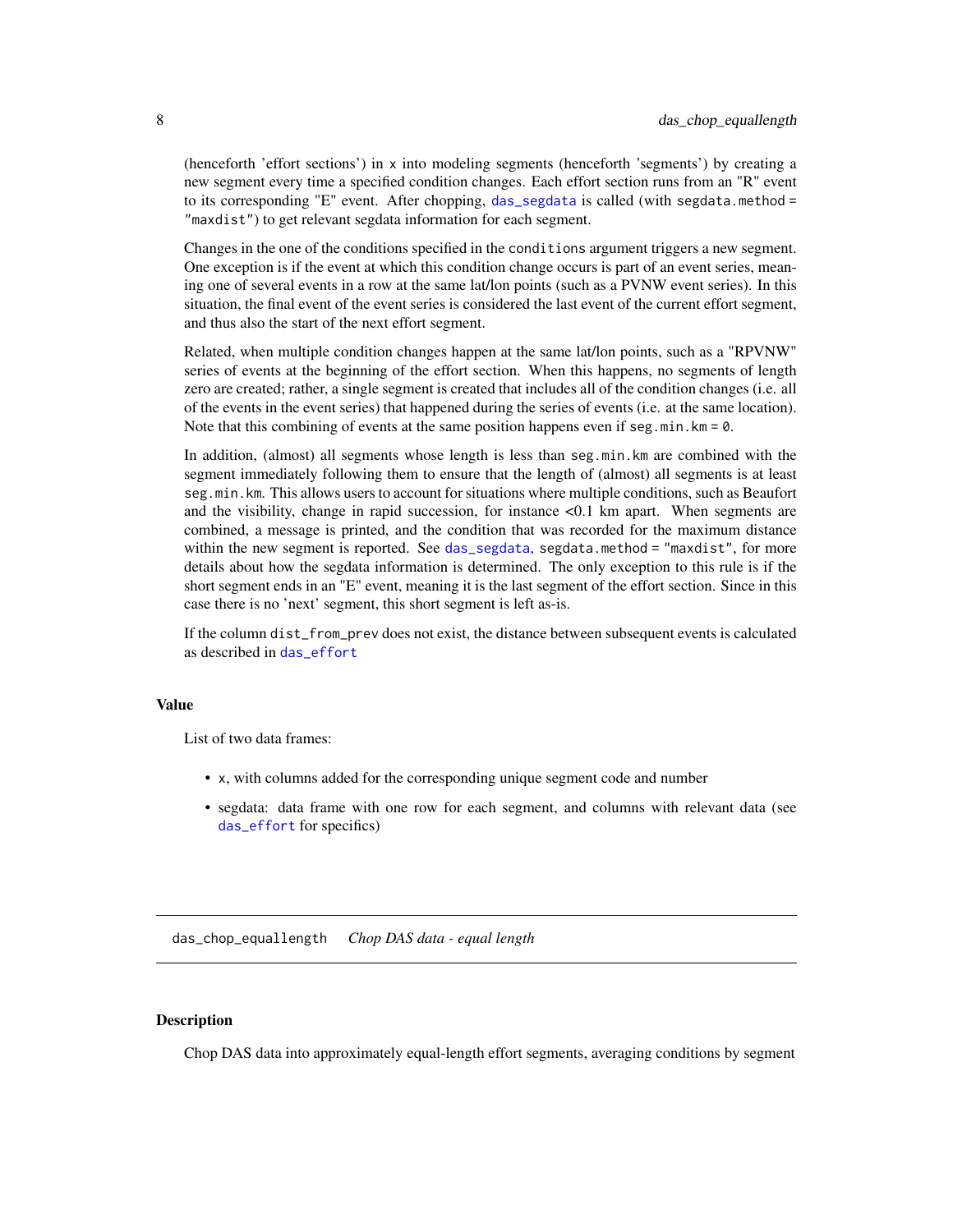<span id="page-8-0"></span>das\_chop\_equallength 9

## Usage

```
das_chop_equallength(x, ...)
## S3 method for class 'data.frame'
das_chop_equallength(x, ...)
## S3 method for class 'das_df'
das_chop_equallength(
  x,
 conditions,
  seg.km,
  randpicks.load = NULL,
 distance.method = NULL,
  num.cores = NULL,
  ...
)
```
## **Arguments**

| x               | an object of class das_df, or a data frame that can be coerced to class das_df.<br>This data must be filtered for 'continuous effort sections; see the Details section<br>below                                                                                                                                |
|-----------------|----------------------------------------------------------------------------------------------------------------------------------------------------------------------------------------------------------------------------------------------------------------------------------------------------------------|
| $\cdots$        | ignored                                                                                                                                                                                                                                                                                                        |
| conditions      | see das_effort                                                                                                                                                                                                                                                                                                 |
| seg.km          | numeric; target segment length in kilometers                                                                                                                                                                                                                                                                   |
|                 | randpicks. load character, data frame, or NULL. If character, must be filename of past randpicks<br>output to load and use (passed to file argument of read.csv). If data frame,<br>randpicks values will be extracted from the data frame. If NULL, new randpicks<br>values will be generated by the function |
| distance.method |                                                                                                                                                                                                                                                                                                                |
|                 | character; see das_effort. Default is NULL since these distances should have<br>already been calculated                                                                                                                                                                                                        |
| num.cores       | see das effort                                                                                                                                                                                                                                                                                                 |
|                 |                                                                                                                                                                                                                                                                                                                |

#### Details

WARNING - do not call this function directly! It is exported for documentation purposes, but is intended for internal package use only.

This function is intended to be called by [das\\_effort](#page-14-1) when the "equallength" method is specified. Thus, x must be filtered for events (rows) where either the 'OnEffort' column is TRUE or the 'Event' column is "E"; see [das\\_effort](#page-14-1) for more details. This function chops each continuous effort section (henceforth 'effort sections') in x into modeling segments (henceforth 'segments') of equal length. Each effort section runs from an "R" event to its corresponding "E" event. After chopping, [das\\_segdata](#page-27-1) is called to get relevant segdata information for each segment.

When chopping the effort sections in segments of length seg. km, there are several possible scenarios: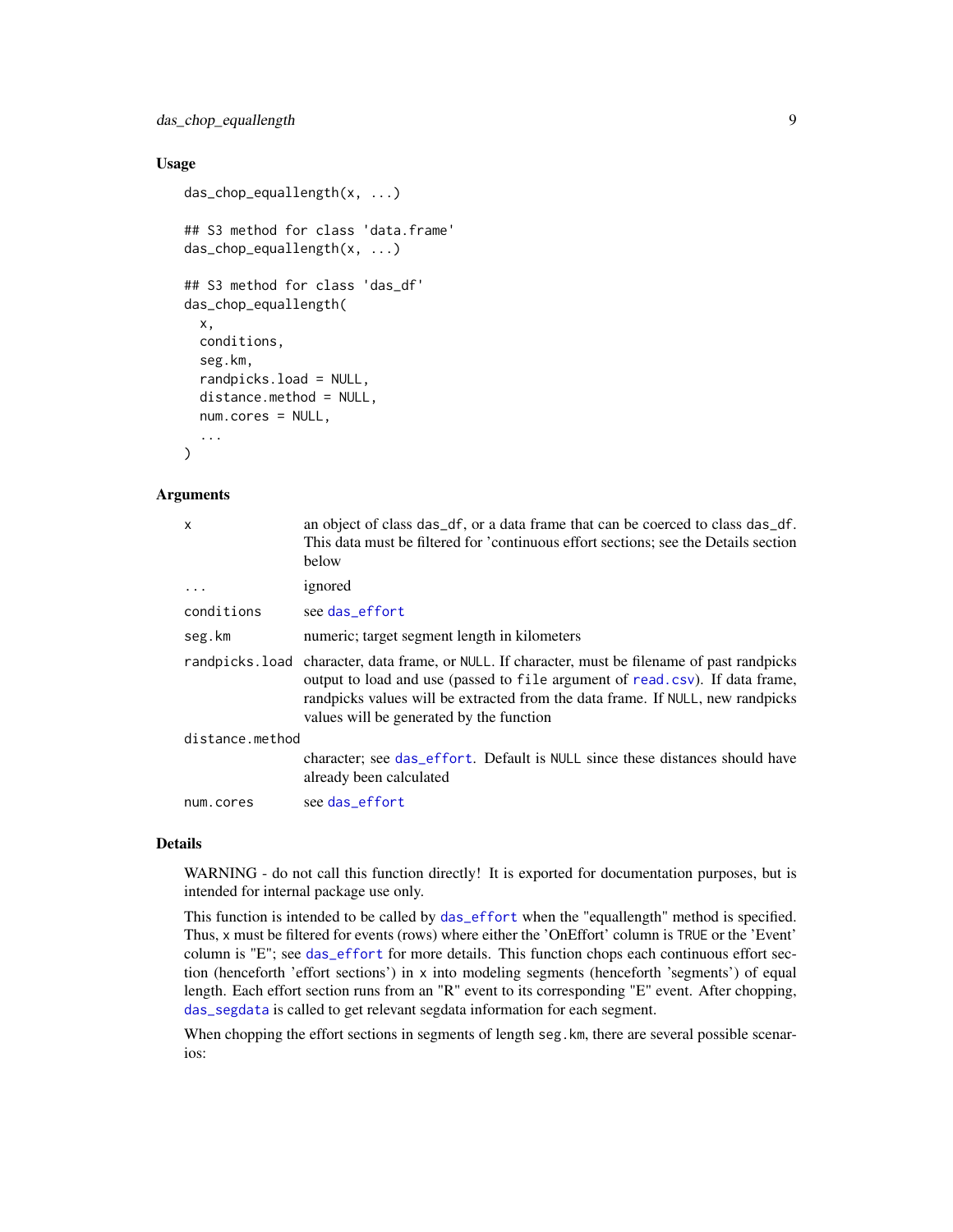- <span id="page-9-0"></span>• The extra length remaining after chopping is greater than or equal to half of the target segment length (i.e.  $>= 0.5*$ seg.km): the extra length is assigned to a random portion of the effort section as its own segment [\(see Fig. 1a\)](https://github.com/smwoodman/swfscDAS/blob/master/inst/DAS_chop_equallength_figures.pdf)
- The extra length remaining after chopping is less than half of the target segment length (i.e.  $< 0.5$ \*seg.km): the extra length is added to one of the (randomly selected) equal-length segments [\(see Fig. 1b\)](https://github.com/smwoodman/swfscDAS/blob/master/inst/DAS_chop_equallength_figures.pdf)
- The length of the effort section is less than or equal to the target segment length: the entire segment becomes a segment [\(see Fig. 1c\)](https://github.com/smwoodman/swfscDAS/blob/master/inst/DAS_chop_equallength_figures.pdf)
- The length of the effort section is zero: a segment of length zero. If there are more than two events (the "B"/R" and "E" events), the function throws a warning

Therefore, the length of each segment is constrained to be between one half and one and one half of seg.km (i.e. 0.5\*seg.km <= segment length >=1.5\*seg.km), and the central tendency is approximately equal to the target segment length. The only exception is when a continuous effort section is less than one half of the target segment length (i.e.  $< 0.5 \times \text{seg.km}$ ; [see Fig. 1c\)](https://github.com/smwoodman/swfscDAS/blob/master/inst/DAS_chop_equallength_figures.pdf).

Note the PDF with Figs. 1a - 1c is included in the package, and can be found at: system.file("DAS\_chop\_equal\_figures. = "swfscDAS")

'Randpicks' is a record of the random assignments that were made when chopping the effort sections into segments, and can be saved to allow users to recreate the same random allocation of extra km when chopping. The randpicks returned by this function is a data frame with two columns: the number of the effort section and the randpick value. Users should save the randpicks output to a CSV file, which then can be specified using the randpicks.load argument to recreate the same effort segments from x (i.e., using the same DAS data) in the future. Note that when saving with [write.csv](#page-0-0), users must specify row.names = FALSE so that the CSV file only has two columns. For an example randpicks file, see system.file("das\_sample\_randpicks.csv",package = "swfscDAS")

If the column dist\_from\_prev does not exist, the distance between subsequent events is calculated as described in [das\\_effort](#page-14-1)

#### Value

List of three data frames:

- x, with columns added for the corresponding unique segment code and number
- segdata: data frame with one row for each segment, and columns with relevant data (see [das\\_effort](#page-14-1) for specifics)
- randpicks: data frame with record of length allocations (see Details section above)

<span id="page-9-1"></span>das\_chop\_section *Chop DAS data - section*

## **Description**

Chop DAS data into effort segments by continuous effort section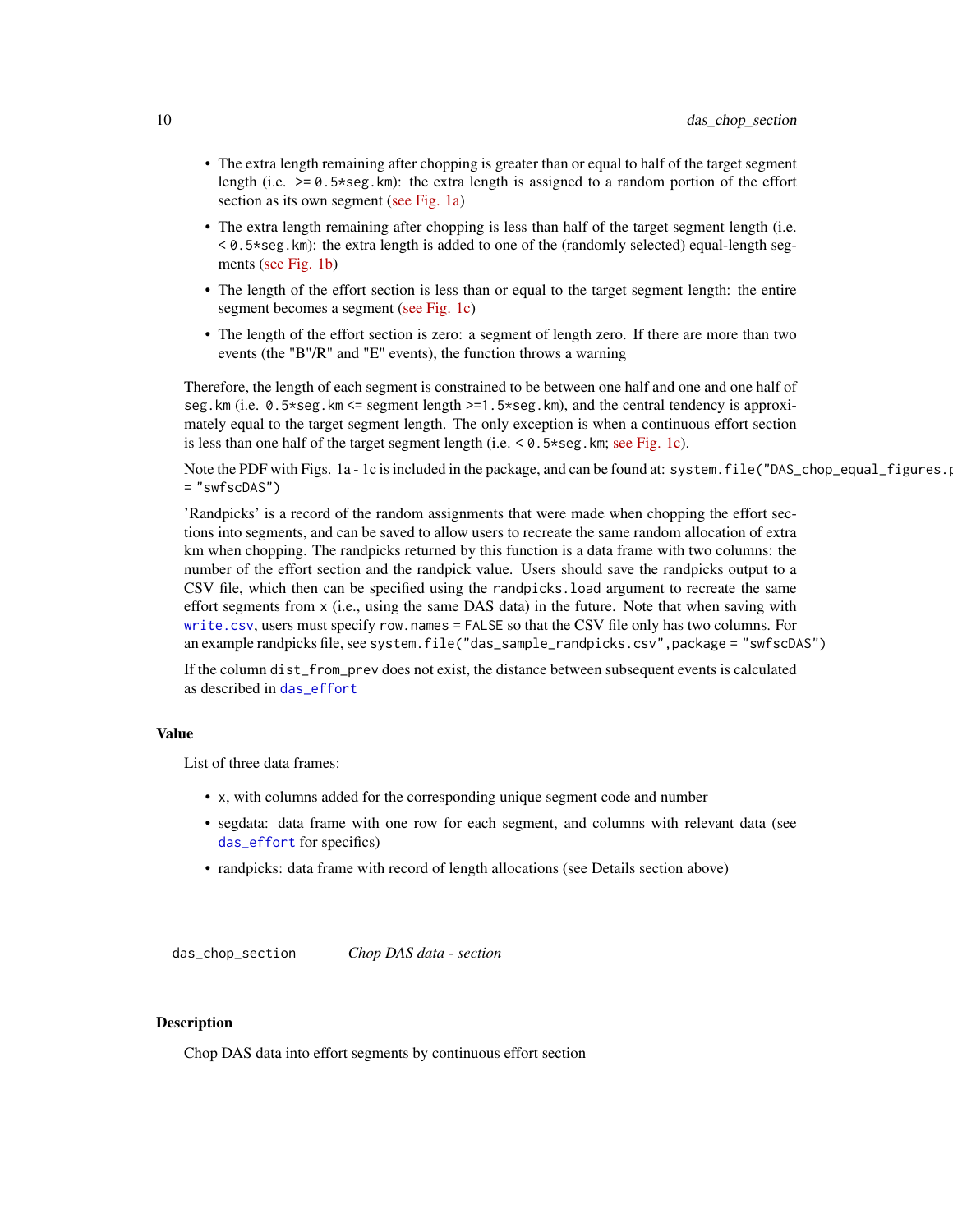<span id="page-10-0"></span>das\_chop\_section 11

#### Usage

```
das_chop_section(x, ...)
## S3 method for class 'data.frame'
das_chop_section(x, ...)
## S3 method for class 'das_df'
das\_chop\_section(x, conditions, distance.method = NULL, num.cores = NULL, ...)
```
#### **Arguments**

| X               | an object of class das_df, or a data frame that can be coerced to class das_df<br>This data must be filtered for 'OnEffort' events; see the Details section below |
|-----------------|-------------------------------------------------------------------------------------------------------------------------------------------------------------------|
| $\ddots$        | ignored                                                                                                                                                           |
| conditions      | see das_effort                                                                                                                                                    |
| distance.method |                                                                                                                                                                   |
|                 | character; see das_effort. Default is NULL since these distances should have<br>already been calculated                                                           |
| num.cores       | see das effort                                                                                                                                                    |

#### Details

WARNING - do not call this function directly! It is exported for documentation purposes, but is intended for internal package use only.

This function is simply a wrapper for [das\\_chop\\_equallength](#page-7-1). It calls [das\\_chop\\_equallength](#page-7-1), with seg. km set to a value larger than the longest continuous effort section in x. Thus, the effort is 'chopped' into the continuous effort sections and then summarized.

See the Examples section for an example where the two methods give the same output. Note that the longest continuous effort section in the sample data is ~22km.

## Value

See [das\\_chop\\_equallength](#page-7-1). The randpicks values will all be NA

#### Examples

```
y <- system.file("das_sample.das", package = "swfscDAS")
y.proc <- das_process(y)
y.eff1 <- das_effort(y.proc, method = "equallength", seg.km = 25, num.cores = 1)
y.eff2 <- das_effort(y.proc, method = "section", num.cores = 1)
all.equal(y.eff1, y.eff2)
```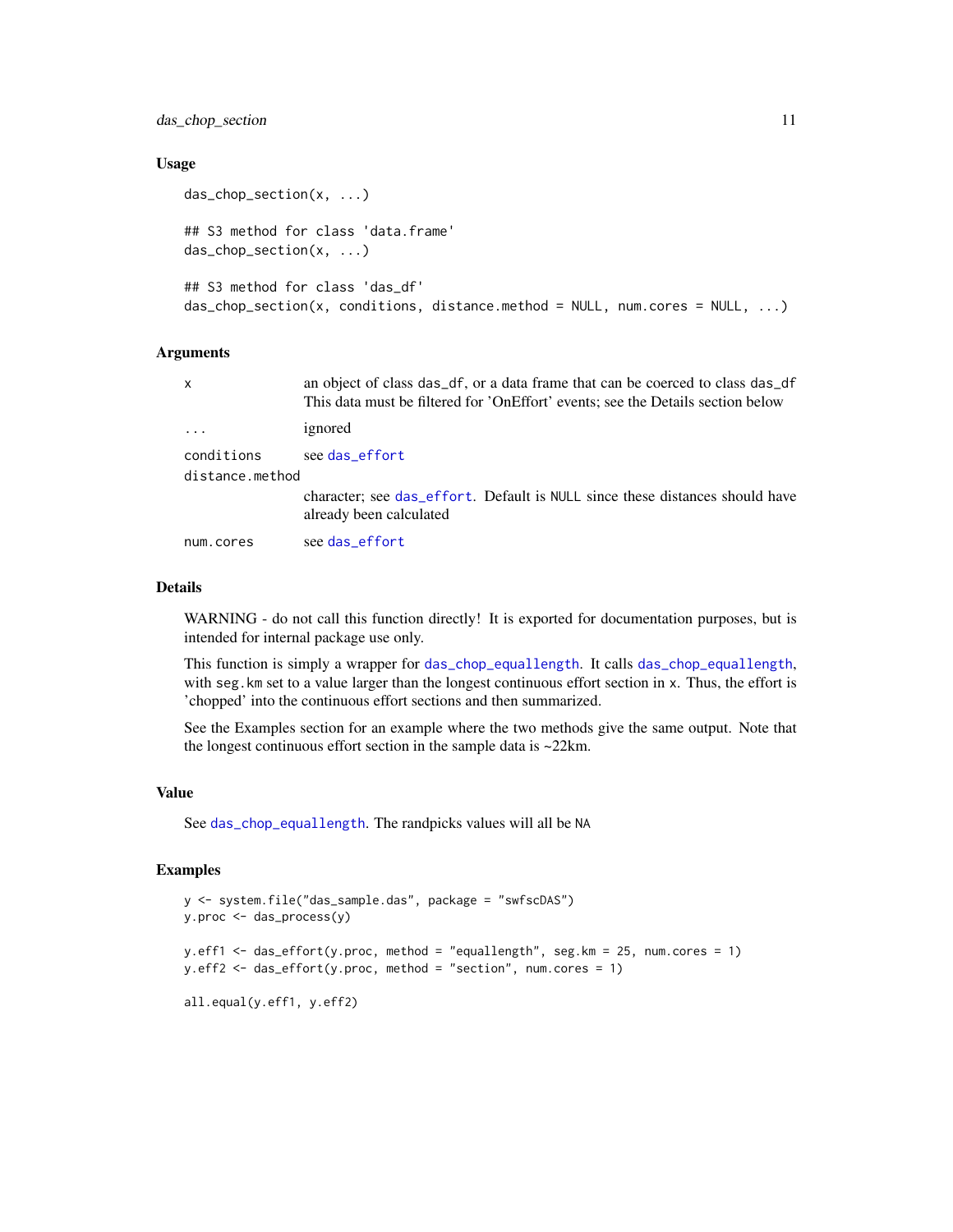<span id="page-11-0"></span>

#### Description

Extract comments from DAS data

## Usage

```
das_comments(x)
## S3 method for class 'data.frame'
das_comments(x)
## S3 method for class 'das_df'
das_comments(x)
## S3 method for class 'das_dfr'
das_comments(x)
```
#### Arguments

x an object of class das\_dfr or das\_df, or a data frame that can be coerced to a das\_dfr object

#### Details

This function recreates the comment strings by pasting the Data# columns back together for the C events (comments). See the examples section for how to search for comments with certain phrases

#### Value

x, filtered for C events and with the added column comment\_str containing the concatenated comment strings

## Examples

```
y <- system.file("das_sample.das", package = "swfscDAS")
y.proc <- das_process(y)
das_comments(y.proc)
# Extract all comments containing "record" - could also use stringr pacakge
y.comm <- das_comments(y.proc)
y.comm[grepl("record", y.comm$comment_str, ignore.case = TRUE), ]
# Join comments with processed data
dplyr::left_join(y.proc, y.comm[, c("file_das", "line_num", "comment_str")],
```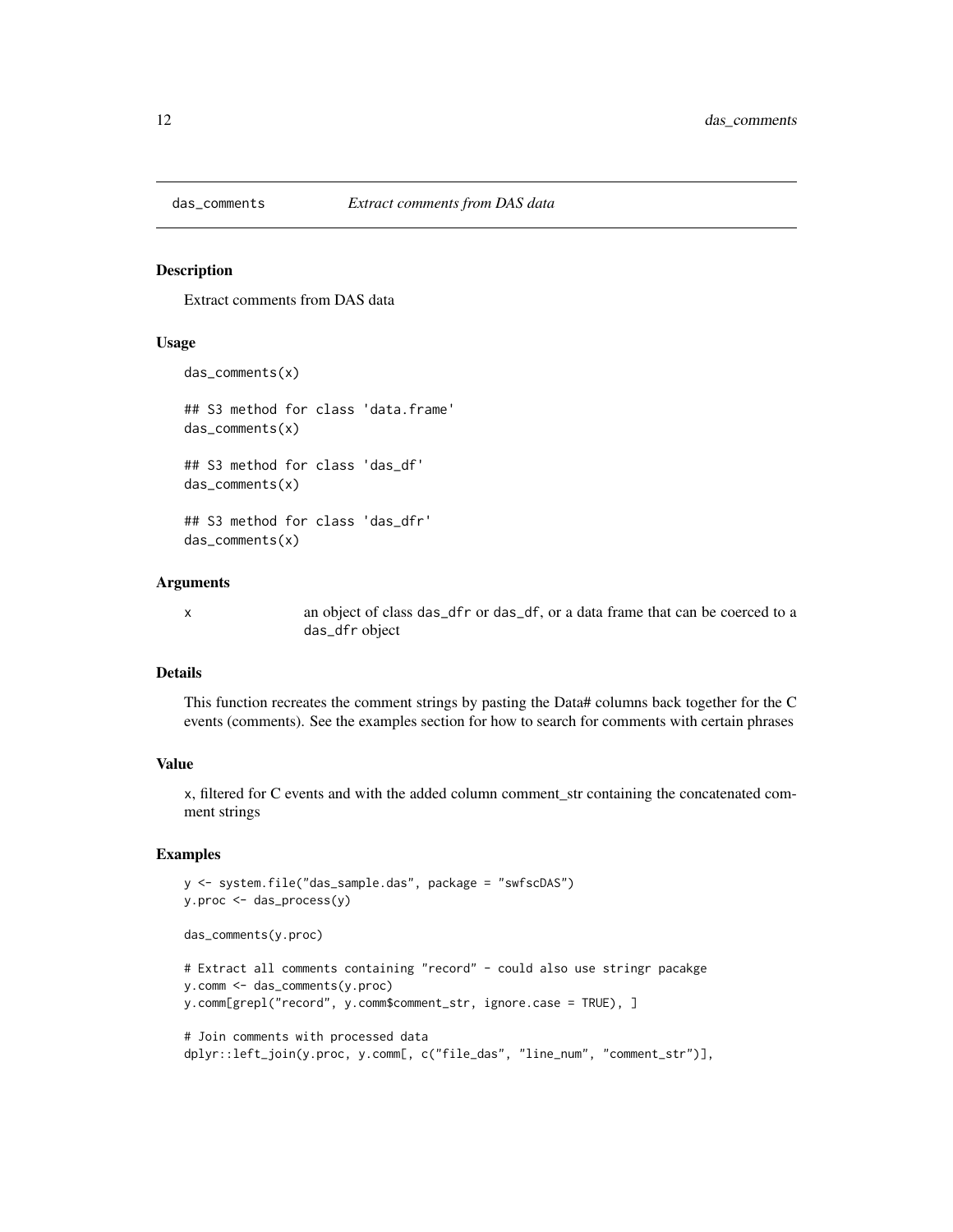by = c("file\_das", "line\_num"))

<span id="page-12-1"></span><span id="page-12-0"></span>das\_df-class das\_df *class*

## Description

The das\_df class is a subclass of [data.frame](#page-0-0), created to provide a concise and robust way to ensure that the input to downstream DAS processing functions, such as [das\\_sight](#page-28-1), adheres to certain requirements. Specifically, objects of class das\_df are data frames with specific column names and classes, as detailed in the 'Properties of das\_df' section. Objects of class das\_df are created by [das\\_process](#page-22-1) or [as\\_das\\_df](#page-2-1), and are intended to be passed directly to DAS processing functions such as [das\\_sight](#page-28-1).

Subsetting, say for a specific date or cruise number, or otherwise altering an object of class das\_df will cause the object to drop its das\_df class attribute. If this object is then passed to a DAS processing function such as [das\\_sight](#page-28-1), the function will try to coerce the object to a das\_df object.

## Properties of das\_df objects

All values in the Event column must not be NA.

Objects of class das\_df have a class attribute of c("das\_df","data.frame"). In addition, they must have the following column names and classes:

| Column name | Column class           |
|-------------|------------------------|
| Event       | "character"            |
| DateTime    | c("POSIXct", "POSIXt") |
| Lat         | "numeric"              |
| Lon         | "numeric"              |
| OnEffort    | "logical"              |
| Cruise      | "numeric"              |
| Mode        | "character"            |
| EffType     | "character"            |
| Course      | "numeric"              |
| SpdKt       | "numeric"              |
| Bft         | "numeric"              |
| SwellHght   | "numeric"              |
| WindSpdKt   | "numeric"              |
| RainFog     | "numeric"              |
| HorizSun    | "numeric"              |
| VertSun     | "numeric"              |
| Glare       | "logical"              |
| <b>Vis</b>  | "numeric"              |
| ObsL        | "character"            |
| Rec         | "character"            |
| ObsR        | "character"            |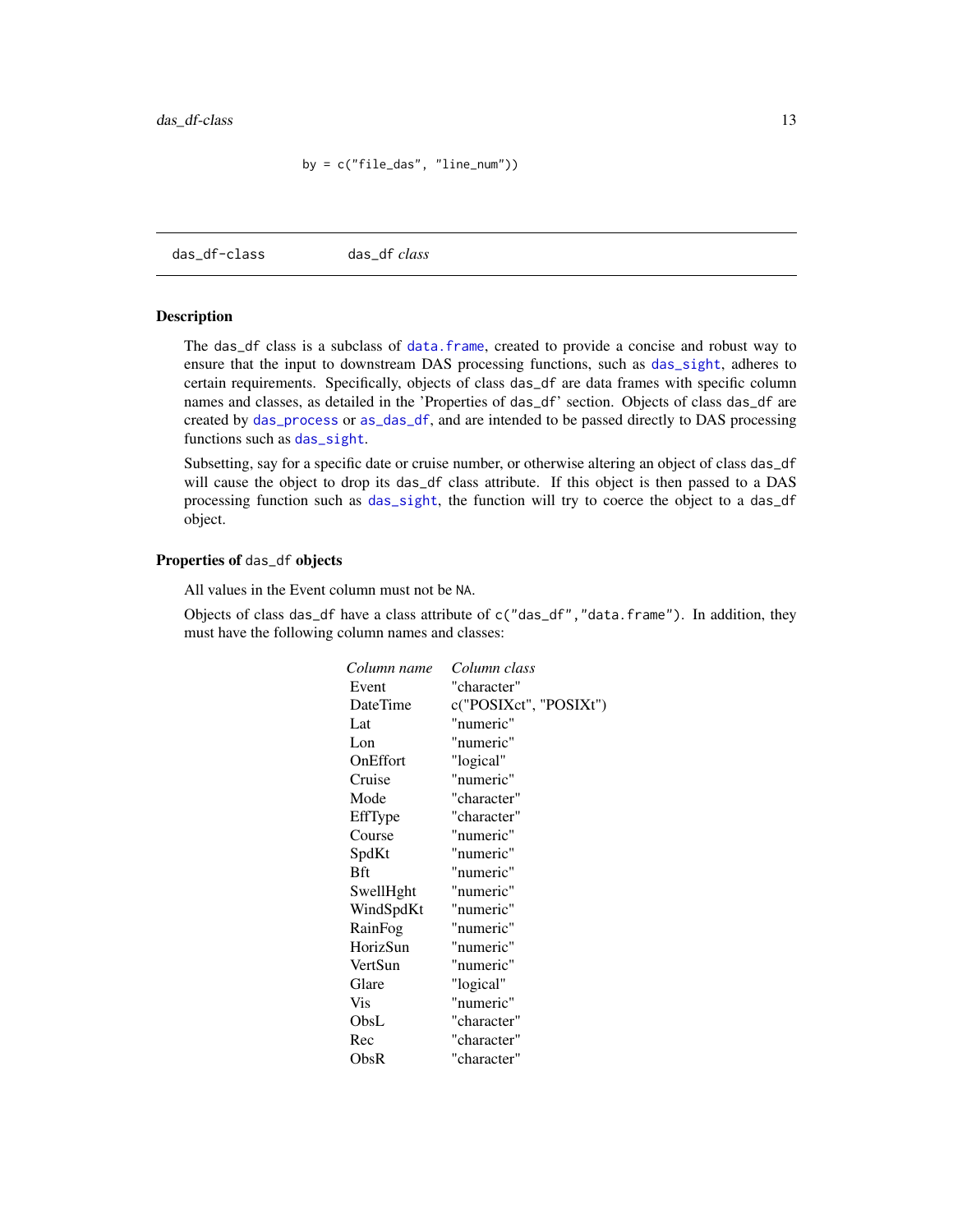<span id="page-13-0"></span>

| "character" |
|-------------|
| "character" |
| "character" |
| "character" |
| "character" |
| "character" |
| "character" |
| "character" |
| "character" |
| "character" |
| "character" |
| "character" |
| "character" |
| "logical"   |
| "integer"   |
| "character" |
| "integer"   |
|             |

#### See Also

[as\\_das\\_df](#page-2-1)

<span id="page-13-1"></span>das\_dfr-class das\_dfr *class*

#### Description

The das\_dfr class is a subclass of [data.frame](#page-0-0), created to provide a concise and robust way to ensure that the input to [das\\_process](#page-22-1) adheres to certain requirements. Specifically, objects of class das\_dfr are data frames with specific column names and classes, as detailed in the 'Properties of das\_dfr' section. Objects of class das\_dfr are created by [das\\_read](#page-25-1) or [as\\_das\\_dfr](#page-2-2), and are intended to be passed directly to [das\\_process](#page-22-1).

Subsetting or otherwise altering an object of class das\_dfr will cause the object to drop its das\_dfr class attribute. [das\\_process](#page-22-1) will then try to coerce the object to a das\_dfr object. It is strongly recommended to pass an object of class das\_dfr to [das\\_process](#page-22-1) before subsetting, e.g. for events from a certain date range.

## Properties of das\_dfr objects

Objects of class das\_dfr have a class attribute of c("das\_dfr","data.frame"). In addition, they must have the following column names and classes:

| Column name | Column class           |
|-------------|------------------------|
| Event       | "character"            |
| EffortDot   | "logical"              |
| DateTime    | c("POSIXct", "POSIXt") |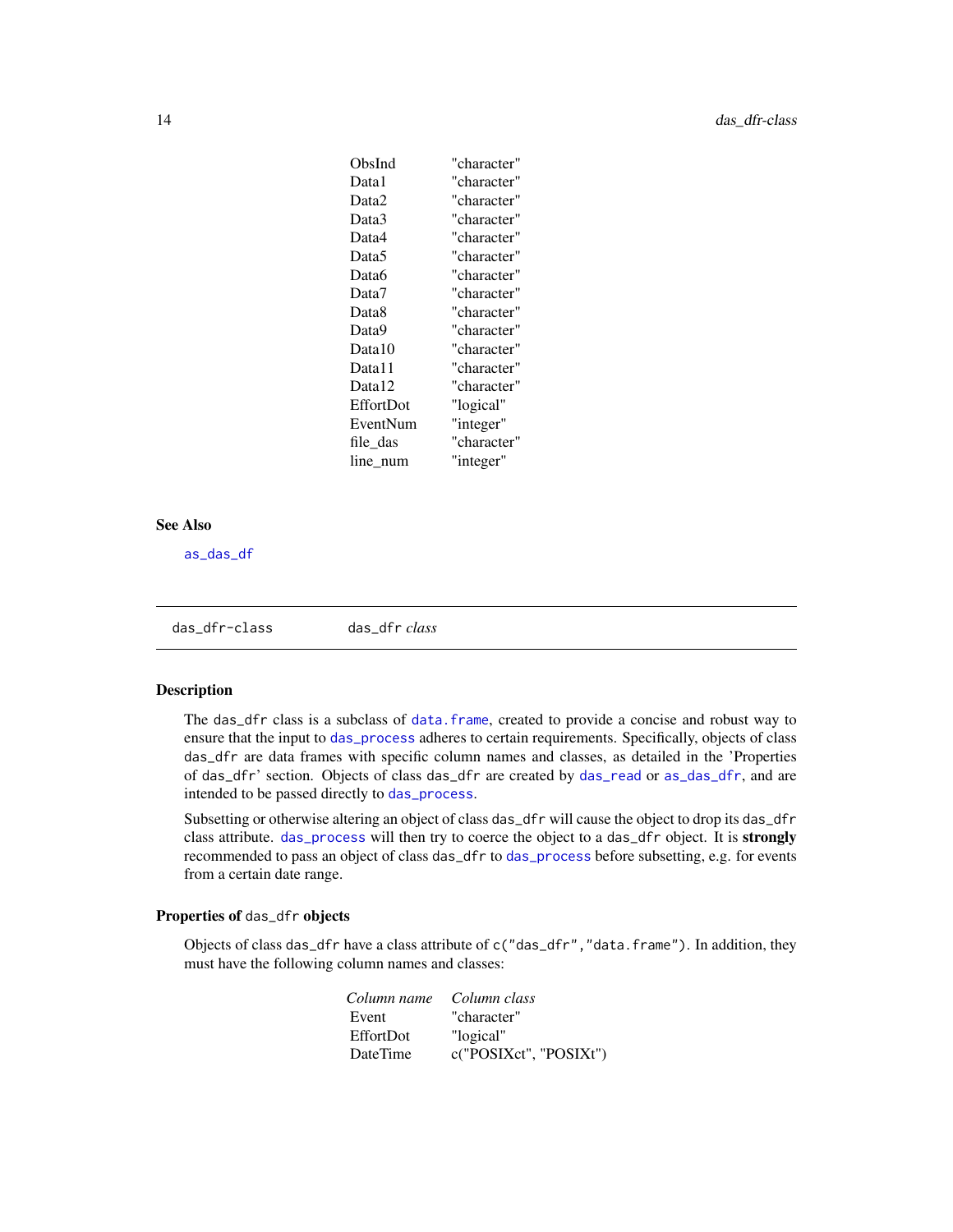#### <span id="page-14-0"></span>das\_effort 15

| Lat               | "numeric"   |
|-------------------|-------------|
| Lon               | "numeric"   |
| Data1             | "character" |
| Data2             | "character" |
| Data3             | "character" |
| Data4             | "character" |
| Data <sub>5</sub> | "character" |
| Data6             | "character" |
| Data7             | "character" |
| Data <sub>8</sub> | "character" |
| Data9             | "character" |
| Data10            | "character" |
| Data11            | "character" |
| Data12            | "character" |
| EventNum          | "integer"   |
| file das          | "character" |
| line num          | "integer"   |

## See Also

[as\\_das\\_dfr](#page-2-2)

<span id="page-14-1"></span>das\_effort *Summarize DAS effort*

## Description

Chop DAS data into effort segments

## Usage

```
das_effort(x, ...)
## S3 method for class 'data.frame'
das_effort(x, ...)
## S3 method for class 'das_df'
das_effort(
 x,
 method = c("condition", "equallength", "section"),
 conditions = NULL,
 strata.files = NULL,
 distance.method = c("greatcircle", "lawofcosines", "haversine", "vincenty"),
  seg0.drop = FALSE,
  comment.drop = FALSE,
 event.touse = NULL,
```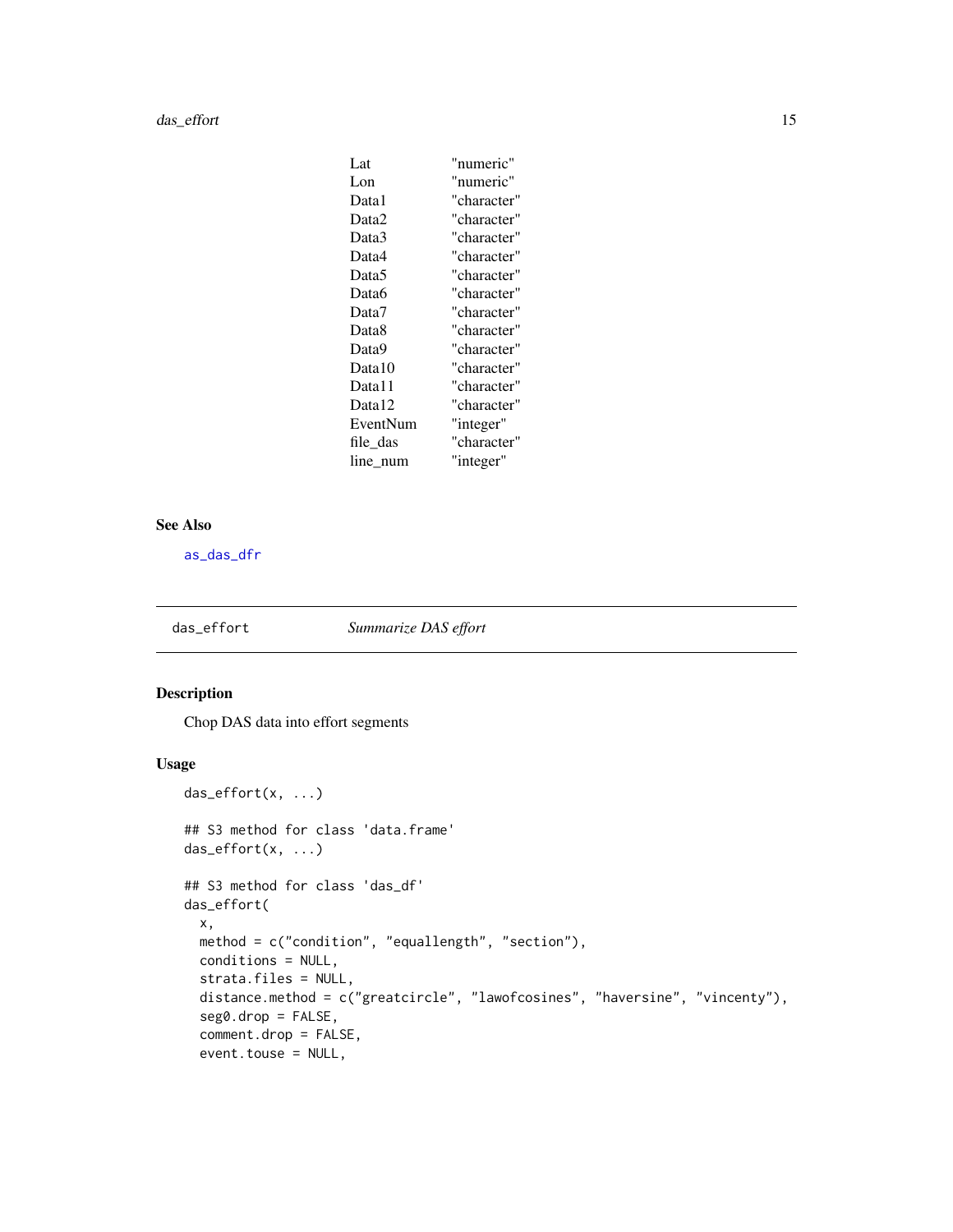```
num.cores = NULL,
   ...
\lambda
```
#### Arguments

| X               | an object of class das_df, or a data frame that can be coerced to class das_df                                                                                                                                                                                                                                                                                                                                                                         |
|-----------------|--------------------------------------------------------------------------------------------------------------------------------------------------------------------------------------------------------------------------------------------------------------------------------------------------------------------------------------------------------------------------------------------------------------------------------------------------------|
| $\cdots$        | arguments passed to the specified chopping function, such as seg. km or seg. min. km                                                                                                                                                                                                                                                                                                                                                                   |
| method          | character; method to use to chop DAS data into effort segments Can be "condi-<br>tion", "equallength", "section", or any partial match thereof (case sensitive)                                                                                                                                                                                                                                                                                        |
| conditions      | character vector of names of conditions to include in segdata output. These val-<br>ues must be column names from the output of das_process, e.g. 'Bft', 'Swell-<br>Hght', etc. If method == "condition", then these also are the conditions which<br>trigger segment chopping when they change. Only the following conditions can<br>be used for chopping: 'Bft', 'SwellHght', 'RainFog', 'HorizSun', 'VertSun',<br>'Glare', 'Vis', 'Course', 'SpdKt' |
| strata.files    | list of path(s) of the CSV file(s) with points defining each stratum. The CSV<br>files must contain headers and be a closed polygon. The list should be named;<br>see the Details section. If NULL (the default), then no effort segments are not<br>classified by strata.                                                                                                                                                                             |
| distance.method |                                                                                                                                                                                                                                                                                                                                                                                                                                                        |
|                 | character; method to use to calculate distance between lat/lon coordinates. Can<br>be "greatcircle", "lawofcosines", "haversine", "vincenty", or any partial match<br>thereof (case sensitive). Default is "greatcircle"                                                                                                                                                                                                                               |
| seg0.drop       | logical; flag indicating whether or not to drop segments of length 0 that contain<br>no sighting (S, K, M, G, t) events. Default is FALSE                                                                                                                                                                                                                                                                                                              |
| comment.drop    | logical; flag indicating if comments ("C" events) should be ignored (i.e. position<br>information should not be used) when segment chopping. Default is FALSE                                                                                                                                                                                                                                                                                          |
| event.touse     | character vector of events to use to determine segment lengths; overrides comment. drop.<br>If NULL (the default), then all on effort events are used. If used, this argument<br>must include at least R, E, S, and A events, and cannot include ? or 1:8 events                                                                                                                                                                                       |
| num.cores       | Number of CPUs to over which to distribute computations. Defaults to NULL,<br>which uses one fewer than the number of cores reported by detectCores. Using<br>1 core likely will be faster for smaller datasets                                                                                                                                                                                                                                        |

## Details

This is the top-level function for chopping processed DAS data into modeling segments (henceforth 'segments'), and assigning sightings and related information (e.g., weather conditions) to each segment. This function returns data frames with all relevant information for the effort segments and associated sightings ('segdata' and 'sightinfo', respectively). Before chopping, the DAS data is filtered for events (rows) where either the 'OnEffort' column is TRUE or the 'Event' column "E". In other words, the data is filtered for continuous effort sections (henceforth 'effort sections'), where effort sections run from "R" to "E" events (inclusive), and then passed to the chopping function specified using method. Note that while B events immediately preceding an R are on effort, they are ignored during effort chopping. In addition, all on effort events (other than ? and numeric events) with NA DateTime, Lat, or Lon values are verbosely removed.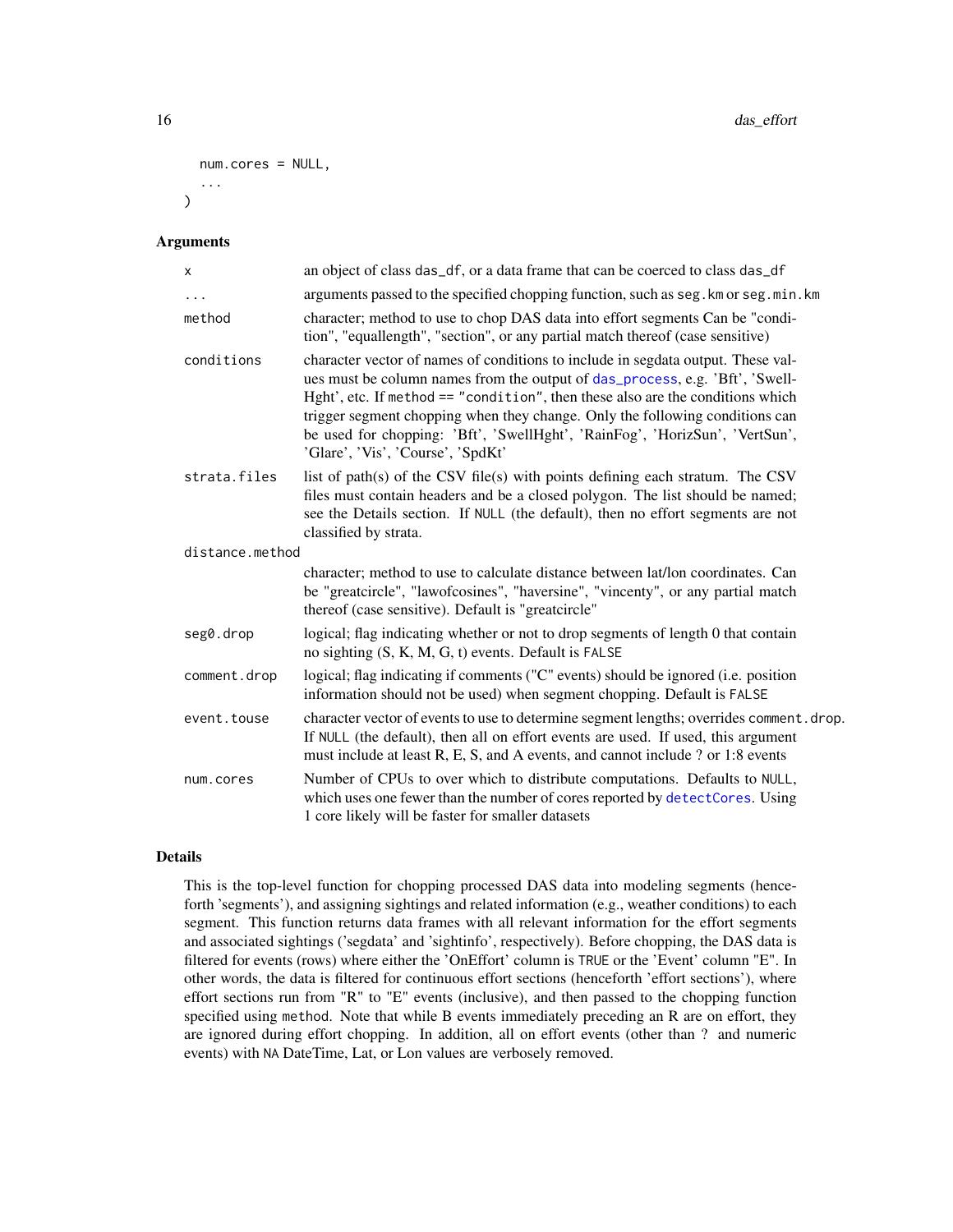#### <span id="page-16-0"></span>das\_effort 17

If strata. files is not NULL, then the effort lines will be split by the user-provided stratum (strata). In this case, a column 'stratum' will be added to the end of the segdata data frame with the userprovided name of the stratum that the segment was in, or NA if the segment was not in any of the strata. If no name was provided for the stratum in strata.files, then the value will be "Stratum#", where "#" is the index of the applicable stratum in strata.files. While the user can provide as many strata as they want, these strata can share boundaries but they cannot overlap. See [das\\_effort\\_strata](#page-19-1) for more details.

The following chopping methods are currently available: "condition", "equallength", and "section. When using the "condition" method, effort sections are chopped into segments every time a condition changes, thereby ensuring that the conditions are consistent across the entire segment. See [das\\_chop\\_condition](#page-6-1) for more details about this method, including arguments that must be passed to it via the argument ...

The "equallength" method consists of chopping effort sections into equal-length segments of length seg.km, and doing a weighted average of the conditions for the length of that segment. See [das\\_chop\\_equallength](#page-7-1) for more details about this method, including arguments that must be passed to it via the argument ...

The "section" method involves 'chopping' the effort into continuous effort sections, i.e. each continuous effort section is a single effort segment. See [das\\_chop\\_section](#page-9-1) for more details about this method.

The distance between the lat/lon points of subsequent events is calculated using the method specified in distance.method. If "greatcircle", [distance\\_greatcircle](#page-32-1) is used, while [distance](#page-0-0) is used otherwise. See [das\\_sight](#page-28-1) for how the sightings are processed.

The sightinfo data frame includes the column 'included', which is used in [das\\_effort\\_sight](#page-17-1) when summarizing the number of sightings and animals for selected species. [das\\_effort\\_sight](#page-17-1) is a separate function to allow users to personalize the included values as desired for their analysis. By default, i.e. in the output of this function, 'included' is TRUE if: the sighting was made when on effort, by a standard observer (see [das\\_sight](#page-28-1)), and in a Beaufort sea state less than or equal to five.

#### Value

List of three data frames:

- segdata: one row for every segment, and columns for information including unique segment number (segnum), the corresponding effort section (section id), the segment index within the corresponding effort section (section sub id), the starting and ending line of the segment in the DAS file (stlin, endlin), start/end/midpoint coordinates(lat1/lon1, lat2/lon2, and mlat/mlon, respectively), the start/end/midpoint date/time of the segment (DateTime1, DateTime2, and mDateTime, respectively; mDateTime is the average of DateTime1 and DateTime2), segment length (dist), conditions (e.g. Beaufort), and, if applicable, stratum (InStratumName).
- sightinfo: details for all sightings in x, including: the unique segment number it is associated with, segment mid points (lat/lon), the 'included' column described in the 'Details' section, and the output information described in [das\\_sight](#page-28-1) for return.format is "default"
- randpicks: see [das\\_chop\\_equallength](#page-7-1); NULL if using "condition" method

#### See Also

Internal functions called by das\_effort: [das\\_chop\\_condition](#page-6-1), [das\\_chop\\_equallength](#page-7-1), [das\\_chop\\_section](#page-9-1), [das\\_segdata](#page-27-1)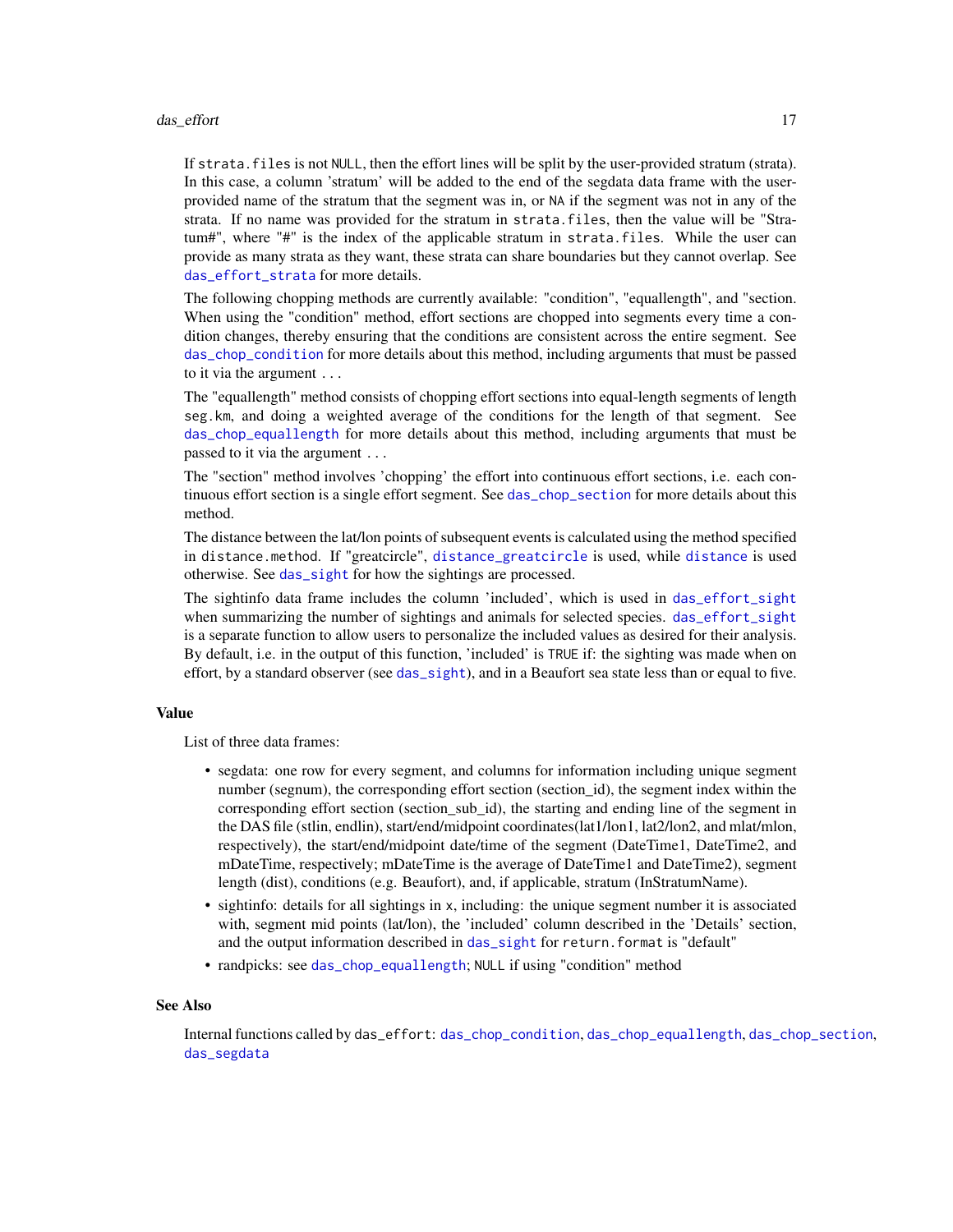## Examples

```
y <- system.file("das_sample.das", package = "swfscDAS")
y.proc <- das_process(y)
# Using "condition" method
das_effort(
 y.proc, method = "condition", conditions = c("Bft", "SwellHght", "Vis"),
  seg.min.km = 0.05, num.cores = 1
\lambda# Using "section" method
das\_effort(y.proc, method = "section", num.core = 1)# Using "equallength" method
y.rand <- system.file("das_sample_randpicks.csv", package = "swfscDAS")
das_effort(
  y.proc, method = "equallength", seg.km = 10, randpicks.load = y.rand,
 num.cores = 1
)
# Using "section" method and chop by strata
stratum.file <- system.file("das_sample_stratum.csv", package = "swfscDAS")
das_effort(
  y.proc, method = "section", strata.files = list(Poly1 = stratum.file),
 num.cores = 1
)
```
<span id="page-17-1"></span>das\_effort\_sight *Summarize DAS sightings by effort segment*

## Description

Summarize number of sightings and animals for selected species by segment

#### Usage

```
das_effort_sight(
 x.list,
 sp.codes,
 sp. events = c("S", "G", "K", "M", "t", "p"),
 gs.columns = c("GsSpBest", "GsSpLow", "GsSpHigh")
)
```
<span id="page-17-0"></span>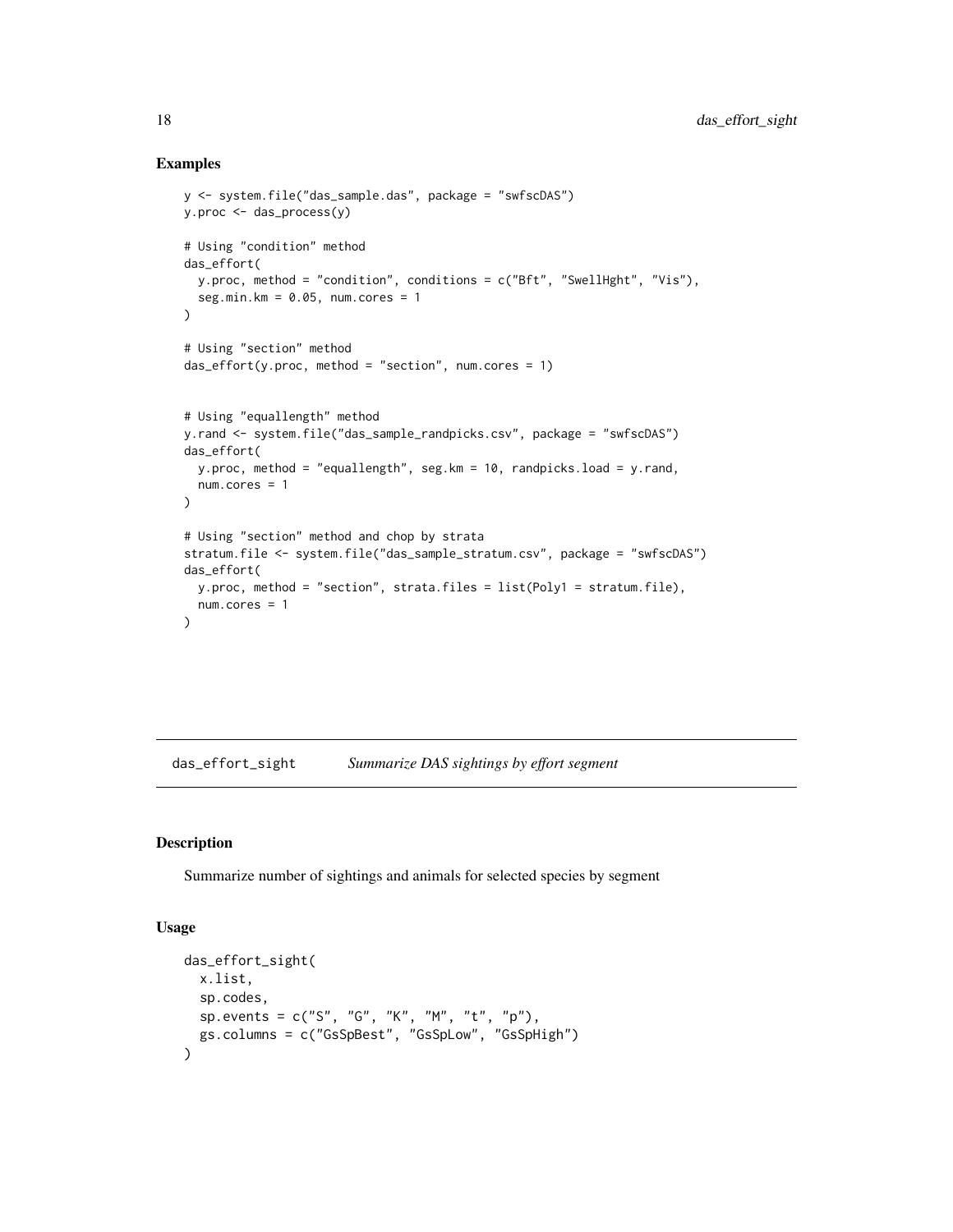#### <span id="page-18-0"></span>**Arguments**

| x.list     | output of das effort; a list of three data frames named 'segdata', 'sightinfo',<br>and 'randpicks', respectively                                                                                                                                                                                                               |
|------------|--------------------------------------------------------------------------------------------------------------------------------------------------------------------------------------------------------------------------------------------------------------------------------------------------------------------------------|
| sp.codes   | character; species code(s) to include in segdata output. These must exactly<br>match the species codes in the data, such as including leading zeros                                                                                                                                                                            |
| sp.events  | character; event $code(s)$ to include in the sightinfo output. This argument super-<br>sedes the 'included' value when determining whether a sighting is included in<br>the segment summaries. Must be one or more of: "S", "K", "M", "G", "t", "p"<br>(case-sensitive). The default is that all of these event codes are kept |
| gs.columns | character; the column(s) to use to get the group size values that will be summa-<br>rized in the segdata output. Must be one or more of 'GsSpBest', 'GsSpLow',<br>and 'GsSpBest' (case-sensitive). See Details section for more information                                                                                    |

#### Details

This function takes the output of [das\\_effort](#page-14-1) and adds columns for the number of sightings (nSI) and number of animals (ANI) for selected species (selected via sp.codes) for each segment to the segdata element of x.list. However, only sightings with an included value of TRUE (included is a column in sightinfo) are included in the summaries. Having this step separate from [das\\_effort](#page-14-1) allows users to personalize the included values as desired for their analysis.

The ANI columns are the sum of the 'GsSp...' column(s) from [das\\_sight](#page-28-1) specified using gs.columns. If gs.columns specifies more than one column, then the secondary columns will only be used if the values for the previous columns are NA. For instance, if gs.columns = c('GsSpBest','GsSpLow'), then for each row in sightinfo, the value from GsSpLow will be used only if the value from GsSpBest is NA

## Value

A list, identical to x.list except for 1) the nSI and ANI columns added to x.list\$segdata, one each for each element of sp.codes, and 2) the 'included' column of x.list\$sightinfo, which has been set as FALSE for sightings of species not listed in sp.codes. Thus, the 'included' column in the output accurately reflects the sightings that were included in the effort segment summaries

#### Examples

```
y <- system.file("das_sample.das", package = "swfscDAS")
y.proc <- das_process(y)
y.eff.cond <- das_effort(
  y.proc, method = "condition", conditions = "Bft", seg.min.km = 0.05,
  num.cores = 1
)
das_effort_sight(y.eff.cond, sp.codes = c("013", "076", "DC"), sp.events = c("S", "t"))
```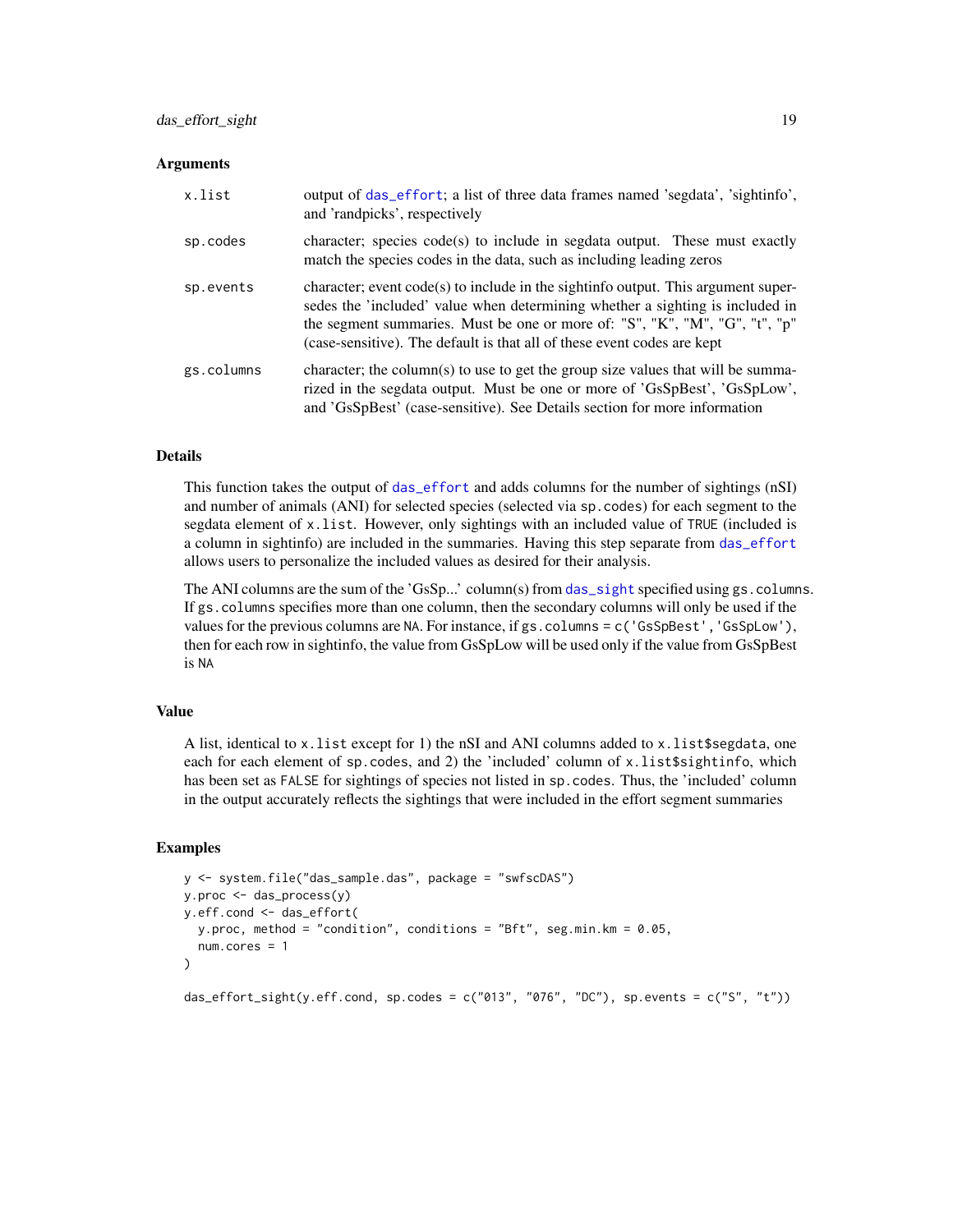<span id="page-19-1"></span><span id="page-19-0"></span>das\_effort\_strata *Split effort by strata*

#### **Description**

Split DAS effort where it intersects with a stratum boundary

#### Usage

```
das_effort_strata(x, ...)
## S3 method for class 'data.frame'
das_effort_strata(x, ...)
## S3 method for class 'das_df'
das_effort_strata(x, strata.files, ...)
```
#### Arguments

|              | an object of class das_df, or a data frame that can be coerced to class das_df |
|--------------|--------------------------------------------------------------------------------|
| .            | ignored                                                                        |
| strata.files | list of path(s) of the stratum CSV file(s); see das_effort                     |

#### Details

This function should only be called by [das\\_effort](#page-14-1), i.e. it should not be called by users in their personal scripts. Practically speaking, this functions splits the effort line wherever it crosses a stratum line. This point of intersection is interpolated; specifically, it is determined using [st\\_intersection](#page-0-0). Thus, any effort will be first split at these effort-stratum boundary intersection points, and then using the specified method (e.g. condition).

#### Value

The data frame x, with 1) columns added that indicate a) if the point was in a particular stratum (see [das\\_intersects\\_strata](#page-20-1)), and b) the index of the stratum in strata.files (column name 'stratum'; 0 if the point intersects with no strata), and 2) two rows added for each strata crossing that occurs between something other than an E and R. These rows are necessary because of how das\_effort processes effort. The added rows are the same as the event previous to the strata crossing, except:

- They have the event code "strataE" and "strataR", respectively
- Their coordinates are the coordinates of the intersection of the effort line and the stratum boundary
- Their 'idx\_eff' values are plus 0.4 and 0.5, respectively
- The second added row has the same stratum info as the point immediately after the stratum boundary crossing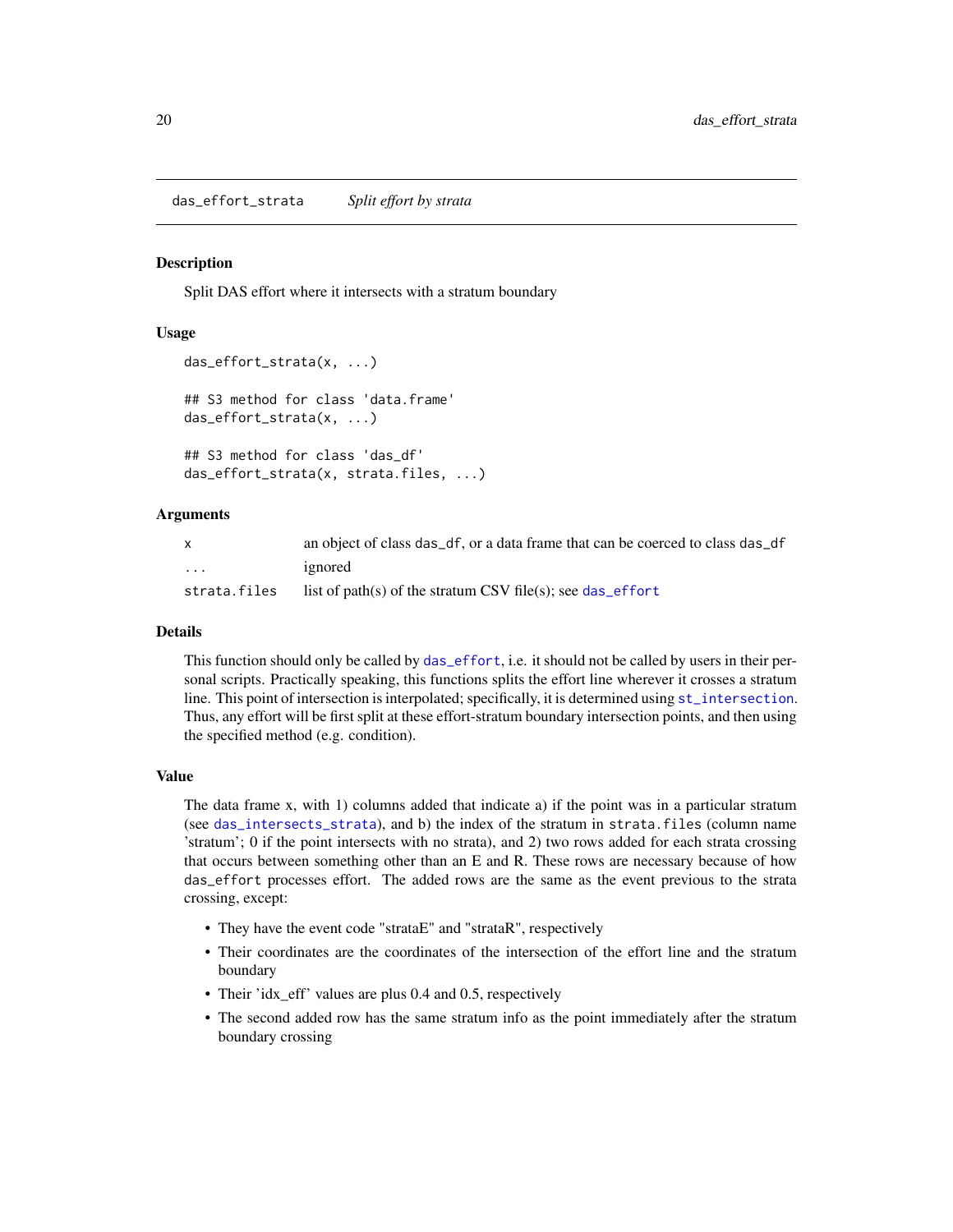## <span id="page-20-2"></span><span id="page-20-0"></span>Description

Save the PDF document describing the DAS format required by swfscDAS to a specified file

#### Usage

```
das_format_pdf(file, ...)
```
## Arguments

| file     | character, the name of the file where the PDF will be saved     |
|----------|-----------------------------------------------------------------|
| $\cdots$ | passed on to file.copy; might included named argument overwrite |

#### Details

A wrapper function for [file.copy](#page-0-0). This function saves the PDF document describing the DAS data format requirements by copying the PDF document located at system.file("DAS\_Format.pdf",package = "swfscDAS") to file

This file can also be downloaded from [https://github.com/smwoodman/swfscDAS/blob/master](https://github.com/smwoodman/swfscDAS/blob/master/inst/DAS_Format.pdf)/ [inst/DAS\\_Format.pdf](https://github.com/smwoodman/swfscDAS/blob/master/inst/DAS_Format.pdf)

## Value

output of [file.copy](#page-0-0); TRUE if writing of file was successful, and FALSE otherwise

### Examples

```
das_format_pdf(file.path(tempdir(), "DAS_Format.pdf"), overwrite = FALSE)
```
<span id="page-20-1"></span>das\_intersects\_strata *DAS strata - points*

## Description

Determine if swfscDAS outputs intersect with strata polygons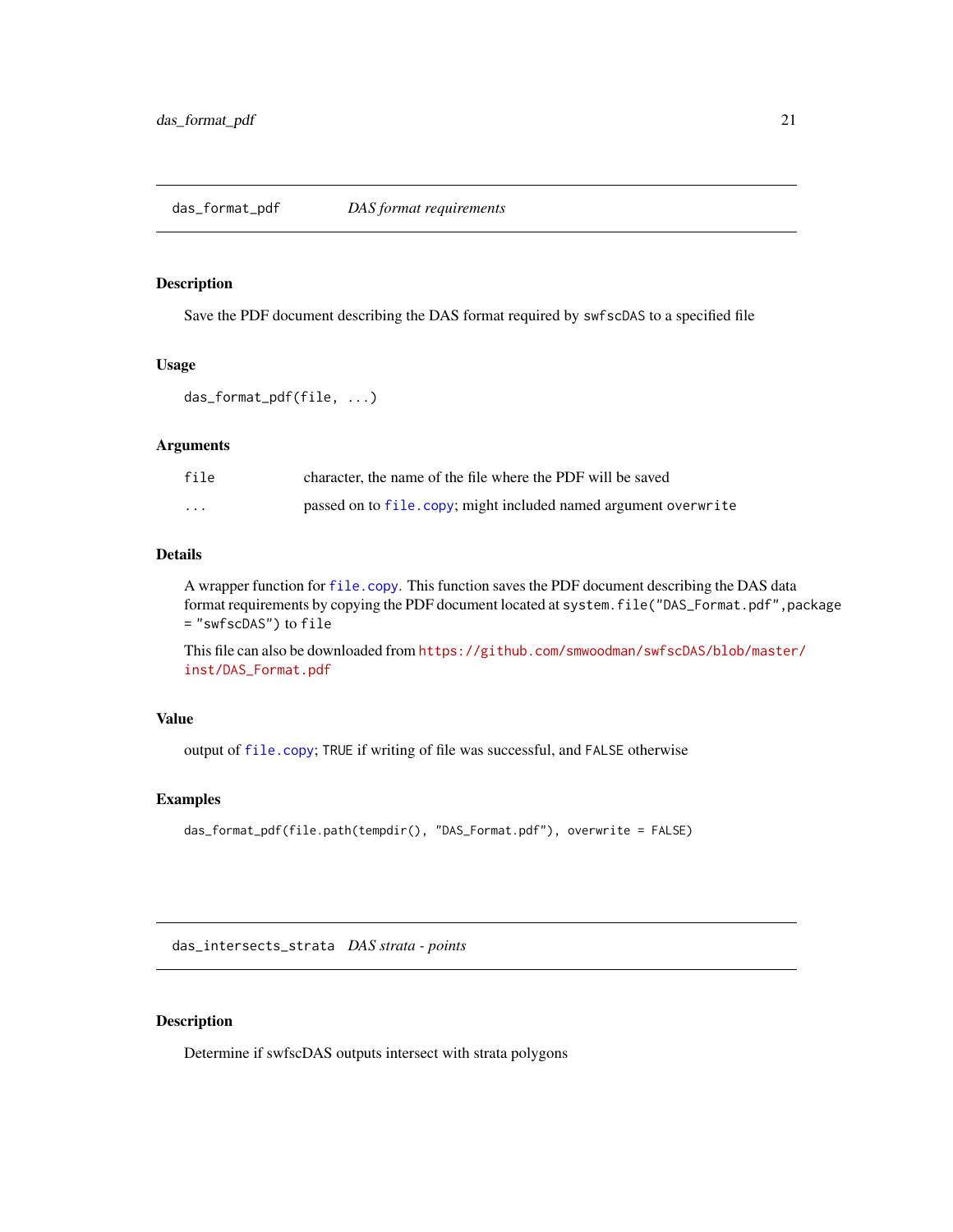## Usage

```
das_intersects_strata(x, ...)
## S3 method for class 'list'
das_intersects_strata(x, strata.files, ...)
## S3 method for class 'data.frame'
das_intersects_strata(
  x,
 strata.files,
 x.lon = "Lon",
 x.lat = "Lat",
  strata.which = FALSE,
  ...
\lambda
```
## Arguments

| $\mathsf{x}$ | a data frame (such as an object of class das_df) or a list. If x is a list, then it<br>must be the output of das_effort or das_effort_sight. If x is a data frame,<br>the user must also specify the coordinate columns of x using $x$ . lon and x. lat |
|--------------|---------------------------------------------------------------------------------------------------------------------------------------------------------------------------------------------------------------------------------------------------------|
| $\ddots$     | ignored                                                                                                                                                                                                                                                 |
| strata.files | list of path(s) of the CSV file(s) with points defining each stratum. The CSV<br>files must contain headers and be a closed polygon. The list may be named; see<br>'Value' section for how these names are used.                                        |
| x.lon        | character; name of the longitude column of x. Ignored if x is a list; default is<br>"Lon"                                                                                                                                                               |
| x.lat        | character; name of the latitude column of x. Ignored if x is a list; default is "Lat"                                                                                                                                                                   |
| strata.which | logical; indicates if the numeric column 'strata_which' should be included in the<br>output data frame. Ignored if x is a list; default is FALSE. See 'Value' section for<br>more details                                                               |

## Details

Assigns DAS event points or segment midpoints to strata polygons using [st\\_intersects](#page-0-0).

If x is a list, then 1) it must be the output of das effort or das effort sight and 2) the segment midpoints (column names mlon and mlat, respectively) are the points checked if they intersect with each provided stratum. If  $x$  is a data frame, then the user must provide the columns that specify the point coordinates to check.

x should not be an object of class das\_dfr, or an object of class das\_df created with add.dtll.sight = FALSE, because the ? and numeric event codes will have NA latitude and longitude values.

#### Value

If  $x$  is a data frame, then logical columns are added to  $x$  indicating if each point intersected with the corresponding stratum polygon. The names of these columns are the names of strata.files;

<span id="page-21-0"></span>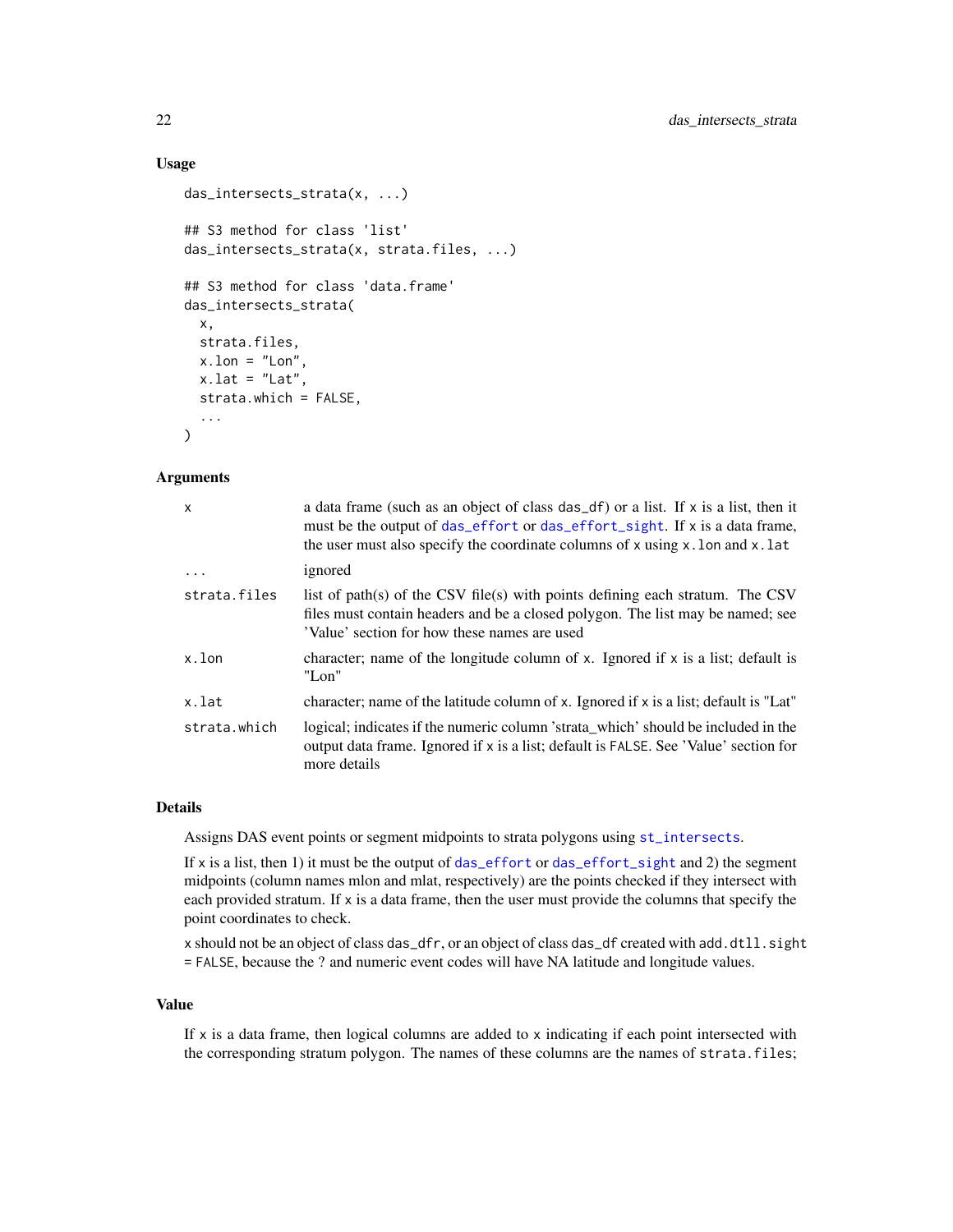### <span id="page-22-0"></span>das\_process 23

the element(s) of strata.files will have the name InPoly#, where '#' is the index of that stratum polygon in strata.files. If strata.which, then the column 'strata\_which' is added to the end of the data frame. This column contains either a 0 if the point intersects with no strata or 2) a numeric indicating the index (in strata.files) of the (first) strata polygon that the point intersects with.

Otherwise, i.e. if x is a list and thus the output of one of the effort functions, then the stratum columns are added to both the segdata and sightinfo data frames. However, note that the columns added to the sightinfo data frame still indicate whether or not the segment midpoint was in the corresponding stratum, rather than the sighting point itself.

## Examples

```
y <- system.file("das_sample.das", package = "swfscDAS")
y.proc <- das_process(y)
y.eff <- das_effort(y.proc, method = "section", num.cores = 1)
stratum.file <- system.file("das_sample_stratum.csv", package = "swfscDAS")
das_intersects_strata(y.eff, list(InPoly = stratum.file), x.lon = "Lon", x.lat = "Lat")
das_intersects_strata(y.proc, list(stratum.file))
# Visualize effort midpoints and stratum polygon
require(sf)
y.eff.strata <- das_intersects_strata(y.eff, list(InPoly = stratum.file))
segdata <- st_as_sf(y.eff.strata$segdata, coords = c("mlon", "mlat"), crs = 4326)
# Make stratum polygon
stratum.df <- read.csv(stratum.file)
stratum.sfc <- st_sfc(
 st_polygon(list(matrix(c(stratum.df$Lon, stratum.df$Lat), ncol = 2))),
 crs = 4326
)
plot(segdata["InPoly"], axes = TRUE, reset = FALSE,
     xlim = c(-137, -142.5), ylim = c(42, 47))plot(stratum.sfc, add = TRUE)
```
<span id="page-22-1"></span>das\_process *Process DAS data*

## Description

Process DAS data (the output of [das\\_read](#page-25-1)), including extracting state and condition information for each DAS event

#### Usage

das\_process(x, ...)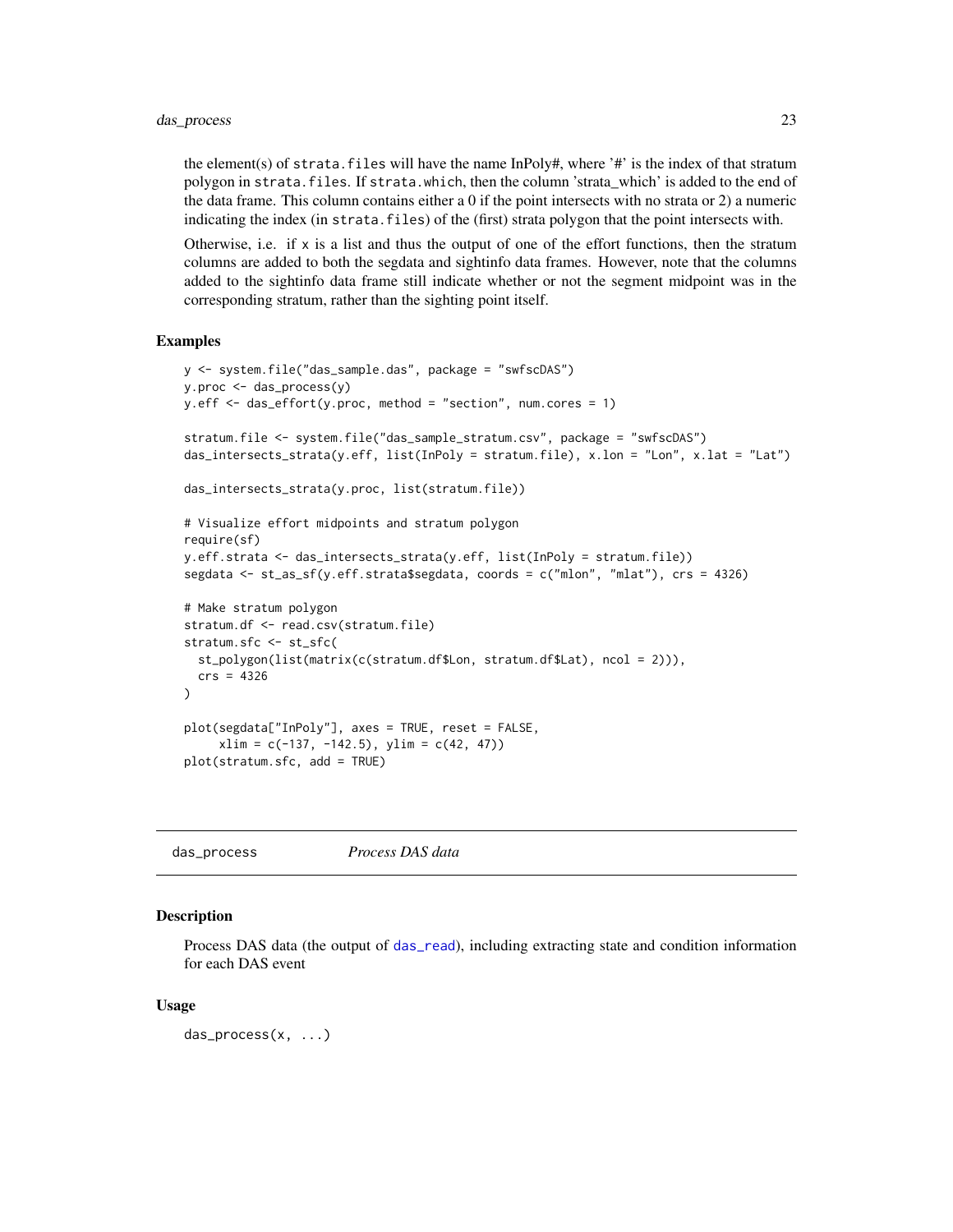```
## S3 method for class 'character'
das_process(x, ...)
## S3 method for class 'data.frame'
das_process(x, ...)
## S3 method for class 'das_dfr'
das_process(
 x,
 days.gap = 20,
 reset.event = TRUE,
  reset.effort = TRUE,
  reset.day = TRUE,
  add.dtll.sight = TRUE,
  ...
)
```
## Arguments

| x            | an object of class das_dfr, an object that can be coerced to class das_dfr, or a<br>character (filepath) which is first passed to das_read                                                                                             |
|--------------|----------------------------------------------------------------------------------------------------------------------------------------------------------------------------------------------------------------------------------------|
| $\ddots$     | passed to das_read if x is a character. Otherwise ignored                                                                                                                                                                              |
| days.gap     | numeric of length 1; default is 20. Time gap (in days) used to identify a new<br>cruise in concatenated DAS files, and thus also when state/condition information<br>(cruise number, weather, Bft, Mode, etc) is reset                 |
| reset.event  | logical; default is TRUE. Indicates if state/condition information (weather, Bft,<br>Mode, etc) should be reset to NA if there is an applicable event with an NA for<br>that state/condition                                           |
| reset.effort | logical; default is TRUE. Indicates if state/condition information should be reset<br>to NA when beginning a new continuous effort section. See Details section                                                                        |
| reset.day    | logical; default is TRUE. Indicates if state/condition information should be reset<br>to NA at the beginning of each day. This argument should only be set to FALSE<br>for comparison with older methods, such as REPORT               |
|              | add. dt11. sight logical indicating if the DateTime (dt) and latitude and longitude (ll) columns<br>should be added to the sighting events $(?, 1, 2, 3, 4, 5, 6, 7, and 8)$ from the<br>corresponding (immediately preceding) A event |

## Details

If  $x$  is a character, it is assumed to be a filepath and first passed to das read. This output is then passed to das\_process.

DAS data is event-based, meaning most events indicate when a state or weather condition changes. For instance, a 'V' event indicates when one or more sea state viewing conditions (such as Beaufort sea state) change, and these conditions are the same for subsequent events until the next 'V' event. For each state/condition: a new column is created, the state/condition information is extracted from relevant events, and extracted information is propagated to appropriate subsequent rows (events).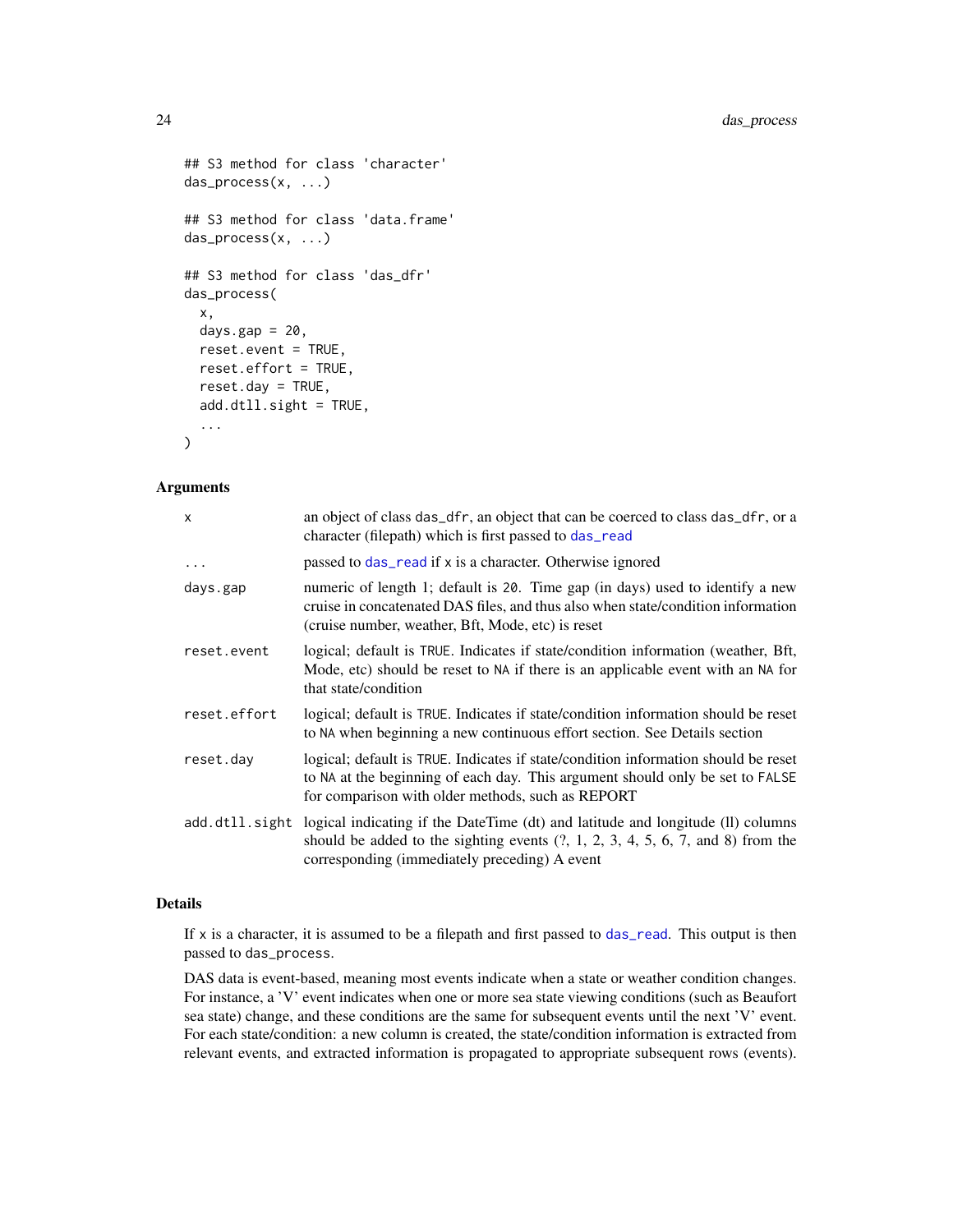<span id="page-24-0"></span>Thus, each row in the output data frame contains all pertinent state/condition information for that row.

The following assumptions/decisions are made during processing:

- Event codes are expected to be one of the following:  $\#$ ,  $\#$ ,  $\pi$ ,  $\pi$ ,  $\pi$ ,  $\pi$ ,  $\pi$ ,  $\pi$ ,  $\pi$ ,  $\pi$ ,  $\pi$ ,  $\pi$ ,  $\pi$ ,  $\pi$ ,  $\pi$ ,  $\pi$ ,  $\pi$ ,  $\pi$ ,  $\pi$ ,  $\pi$ ,  $\pi$ ,  $\pi$ ,  $\pi$ ,  $\pi$ ,  $\pi$ ,  $\pi$ ,  $\pi$ ,  $\pi$ F, k, K, M, N, P, Q, r, R, s, S, t, V, W, g, G, p, X, Y, Z
- All '#' events (deleted events) are removed
- r events are converted to R events with non-standard effort; see [das\\_format\\_pdf](#page-20-2) for more details
- An event is considered 'on effort' if it is 1) an R event, 2) a B event immediately preceding an R event, or 3) between corresponding R and E events (not including the E event). The 'EffortDot' column is not used when determining on effort data. Note that effort is reset to 'off effort' at the beginning of a new day.
- All state/condition information is reset at the beginning of each cruise. New cruises are identified using days.gap.
- All state/condition information relating to B, R, P, V, N, and W events are reset every time there is a BR event sequence if reset.effort == TRUE, because in WinCruz a BR event sequence should always be a BRPVNW event sequence. An event sequence means that all of the events have the same Lat/Lon/DateTime info, and thus previous values for conditions set during the event sequence should not carry over to any part of the event sequence.
- 'OffsetGMT' is converted to an integer. Values are expected to be consistent within a day for each cruise, so events will have an OffsetGMT value if there is any B event with the offset data on the same day, whether that event is before or after the B event. Thus, if any date/cruise combinations have multiple OffsetGMT values in the data, then a warning message will be printed and the OffsetGMT values will be all NA (for the entire output).
- 'Mode' is capitalized, and 'Mode' values of NA are assigned a value of "C"
- 'EffType' is capitalized, and values of NA are assigned a value of "S"
- 'ESWsides' represents the number of sides being searched during that effort section a value of NA (for compatibility with older data) or "F" means 2 sides are being searched, and a value of "H" means 1 side is being searched. ESWsides will be NA for values that are not one of "F", NA, or "H"
- 'Glare': TRUE if 'HorizSun' is 11, 12 or 1 and 'VertSun' is 2 or 3, or if 'HorizSun' is 12 and 'VertSun' is 1; NA if 'HorizSun' or 'VertSun' is NA; otherwise FALSE
- Missing values are NA rather than -1

#### Value

A das\_df object, which is also a data frame. It consists of the input data frame, i.e. the output of [das\\_read](#page-25-1), with the following columns added:

| <i>State/condition</i>             | Column name Data source |                         |
|------------------------------------|-------------------------|-------------------------|
| On/off effort                      | <b>OnEffort</b>         | B/R and E events        |
| Cruise number                      | Cruise                  | Event: B; Column: Data1 |
| Effort mode                        | Mode                    | Event: B: Column: Data2 |
| <b>GMT</b> offset of DateTime data | <b>OffsetGMT</b>        | Event: B; Column: Data3 |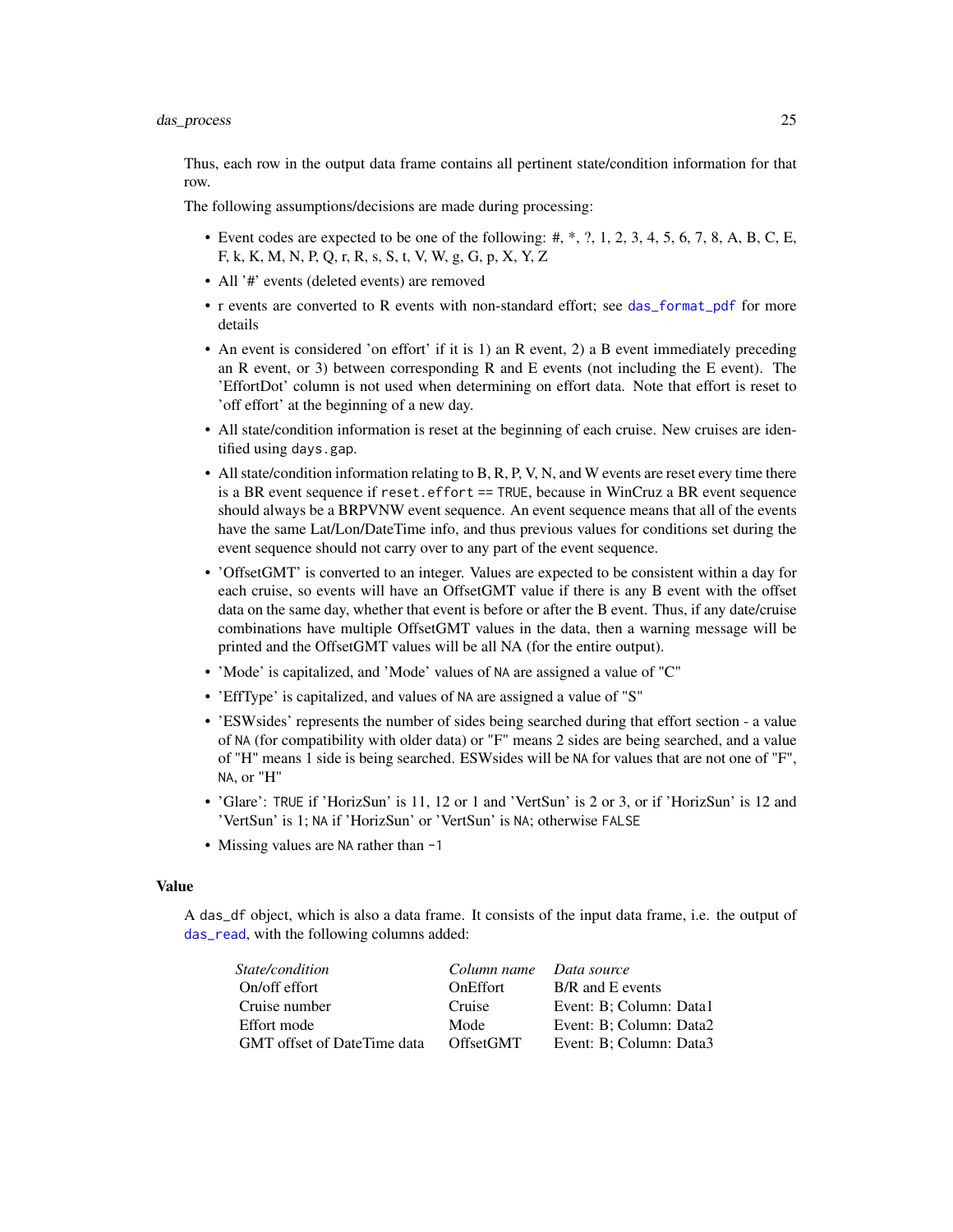#### <span id="page-25-0"></span>26 das read and the contract of the contract of the contract of the contract of the contract of the contract of the contract of the contract of the contract of the contract of the contract of the contract of the contract o

| Effort type                   | EffType        | Event: R; Column: Data1 |
|-------------------------------|----------------|-------------------------|
| Number of sides with observer | <b>ESWSide</b> | Event: R; Column: Data2 |
| Course (ship direction)       | Course         | Event: N; Column: Data1 |
| Speed (ship speed, knots)     | SpdKt          | Event: N; Column: Data2 |
| Beaufort sea state            | Bft.           | Event: V; Column: Data1 |
| Swell height (ft)             | SwellHght      | Event: V; Column: Data2 |
| Wind speed (knots)            | WindSpdKt      | Event: V; Column: Data5 |
| Rain/fog/haze code            | RainFog        | Event: W; Column: Data1 |
| Horizontal sun (clock system) | HorizSun       | Event: W; Column: Data2 |
| Vertical sun (clock system)   | VertSun        | Event: W; Column: Data3 |
| Glare                         | Glare          | HorizSun and VertSun    |
| Visibility (nm)               | <b>Vis</b>     | Event: W; Column: Data5 |
| Left observer                 | ObsL           | Event: P; Column: Data1 |
| Data recorder                 | Rec            | Event: P; Column: Data2 |
| Right observer                | ObsR           | Event: P; Column: Data3 |
| Independent observer          | ObsInd         | Event: P; Column: Data4 |

OffsetGMT represents the difference in hours between the DateTime data (which should be in local time) and GMT (i.e., UTC).

Internal warning messages are printed with row numbers of the input file (NOT of the output data frame) of unexpected event codes and r events, as well as if there is are potential issues with the number and/or order of R and E events

#### Examples

```
y <- system.file("das_sample.das", package = "swfscDAS")
das_process(y)
y.read <- das_read(y)
das_process(y.read)
das_process(y.read, reset.effort = FALSE)
```
<span id="page-25-1"></span>das\_read *Read DAS file(s)*

### Description

Read one or more fixed-width DAS text file(s) generated by WinCruz into a data frame, where each line is data for a specific event

## Usage

das\_read(file, skip =  $0, ...$ )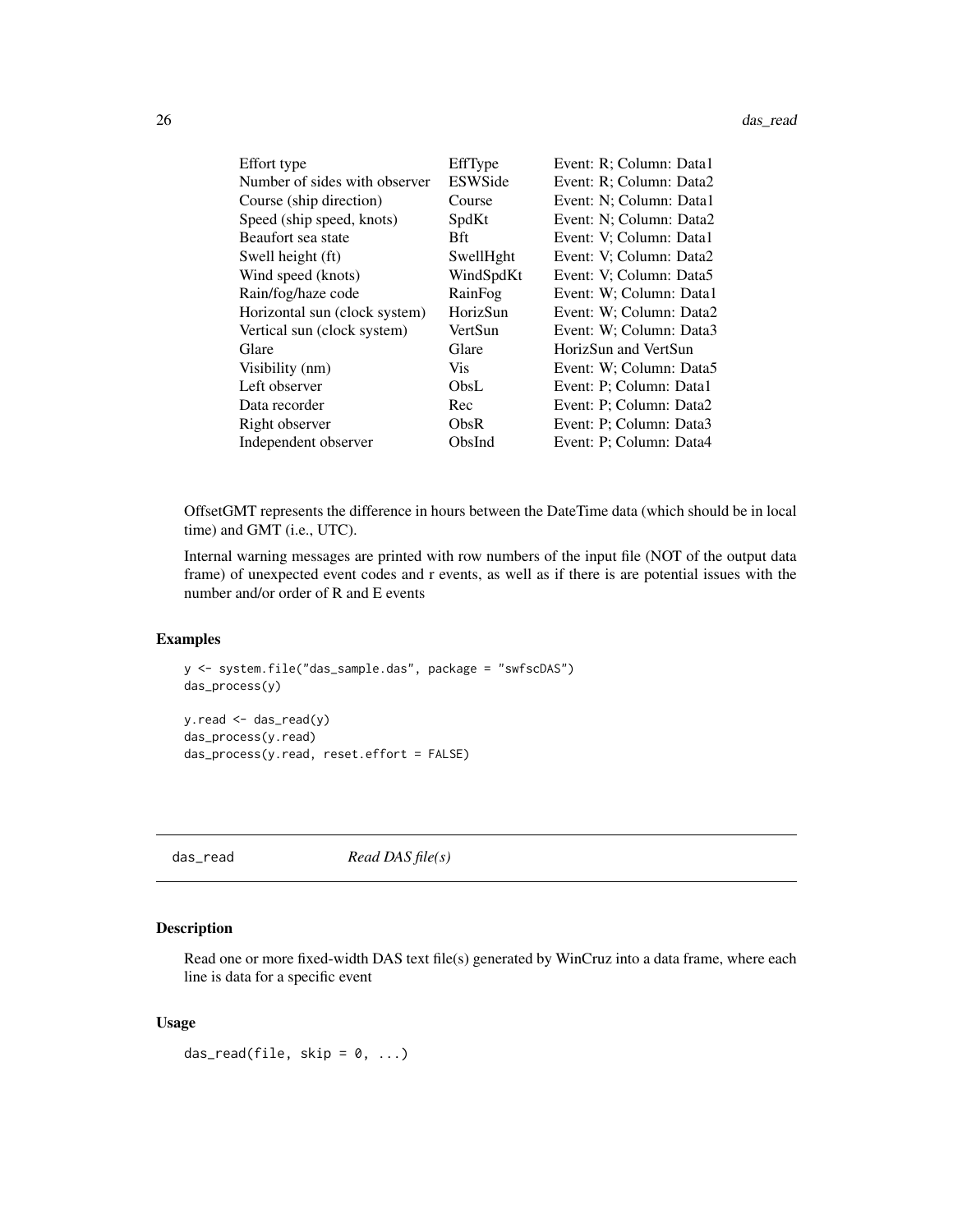#### <span id="page-26-0"></span>das\_read 27

## Arguments

| file | filename(s) of one or more DAS files |
|------|--------------------------------------|
| skip | integer; see read_fwf. Default is 0  |
| .    | ignored                              |

## Details

Reads/parses DAS data into columns of a data frame. If file contains multiple filenames, then the individual data frames will be concatenated.

The provided DAS file must adhere to the following column number and format specifications:

| <i>Item</i>  | Columns   | Format                       |
|--------------|-----------|------------------------------|
| Event number | $1-3$     |                              |
| Event        | 4         |                              |
| Effort dot   | 5         |                              |
| Time         | $6 - 11$  | <b>HHMMSS</b> or <b>HHMM</b> |
| Date         | $13 - 18$ | <b>MMDDYY</b>                |
| Latitude     | 20-28     | NDD:MM.MM                    |
| Longitude    | 30-39     | WDDD:MM.MM                   |
| Data1        | 40-44     |                              |
| Data2        | 45-49     |                              |
| Data3        | 50-54     |                              |
| Data4        | 55-59     |                              |
| Data5        | 60-64     |                              |
| Data6        | 65-69     |                              |
| Data7        | 70-74     |                              |
| Data8        | 75-79     |                              |
| Data9        | 80-84     |                              |
| Data10       | 85-89     |                              |
| Data11       | 90-94     |                              |
| Data12       | 95+       |                              |

See [das\\_format\\_pdf](#page-20-2) for more information about DAS format requirements, and note that 'Data#' columns may be referred to as 'Field#' columns in other documentation.

## Value

A das\_dfr object, which is also a data frame, with DAS data read into columns. The data are read into the data frame as characters as described in 'Details', with the following exceptions:

| Name      | Class           | <i>Details</i>                                                                             |
|-----------|-----------------|--------------------------------------------------------------------------------------------|
| EffortDot | logical         | TRUE if "." was present, and FALSE otherwise                                               |
| DateTime  | <b>POSIX</b> ct | combination of 'Date' and 'Time' columns                                                   |
| Lat       | numeric         | 'Latitude' column converted to decimal degrees in range [-90, 90]                          |
| Lon       | numeric         | 'Longitude' column converted to decimal degrees in range [-180, 180]                       |
| Data#     | character       | leading/trailing whitespace trimmed for non-comment events (i.e. where 'Event' is not "C") |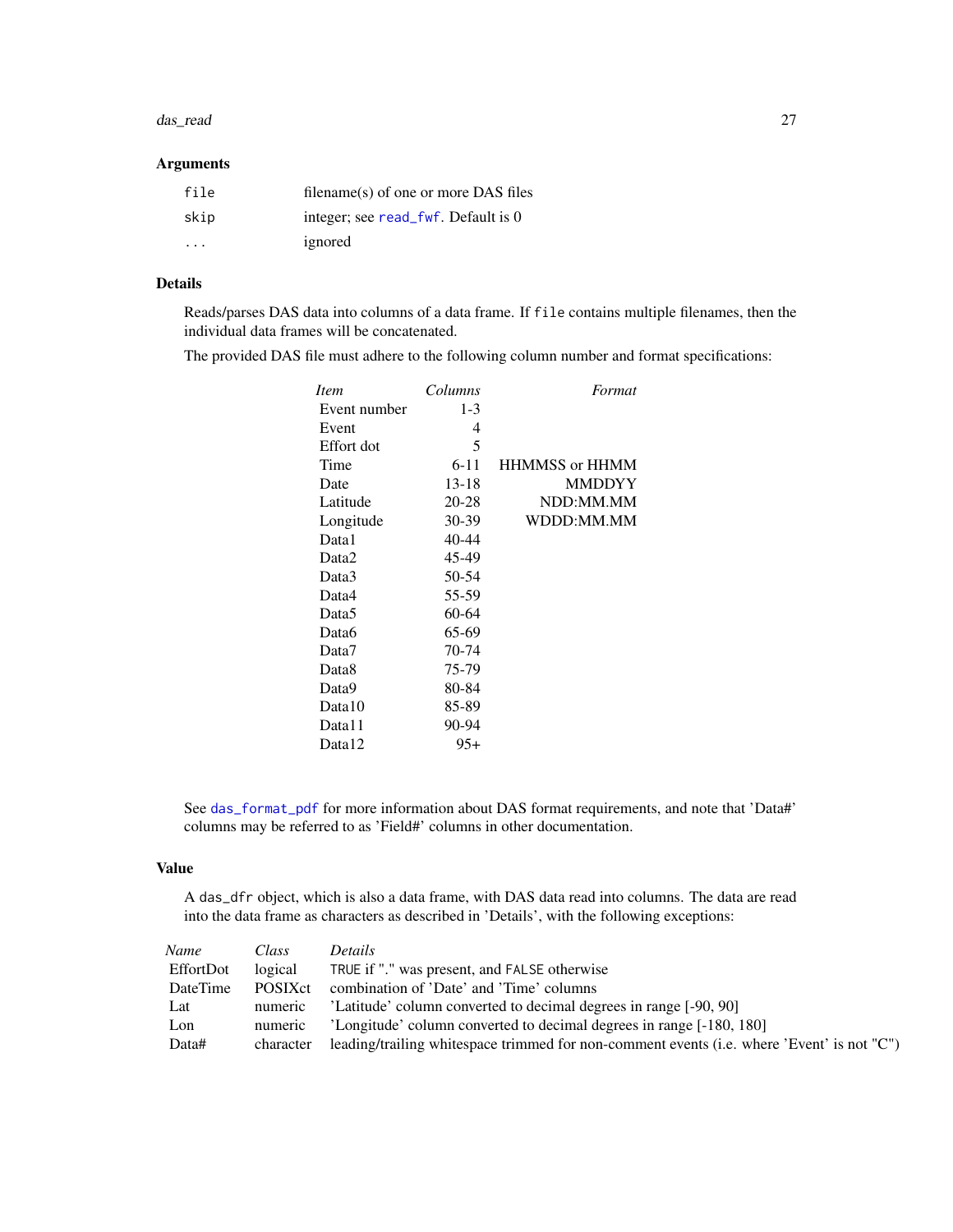<span id="page-27-0"></span>28 das\_segdata

EventNum character leading/trailing whitespace trimmed; left as character for some project-specific codes file\_das character base filename, extracted from the file argument line num integer line number of each data row

DateTime values have a (meaningless) time zone value of "UTC". See the OffsetGMT column from [das\\_process](#page-22-1) for relevant time zone information

Warnings are printed if any unexpected events have NA DateTime/Lat/Lon values, or if any Lat/Lon values cannot be converted to numeric values. Events that are 'expected' to have NA DateTime/Lat/Lon values are: C, ?, 1, 2, 3, 4, 5, 6, 7, 8

#### Examples

```
y <- system.file("das_sample.das", package = "swfscDAS")
das_read(y)
```
<span id="page-27-1"></span>das\_segdata *Summarize DAS data for a continuous effort section*

## Description

Summarize DAS effort data by effort segment, while averaging or getting the max for each condition

#### Usage

```
das_segdata(x, ...)
## S3 method for class 'data.frame'
das_segdata(x, ...)
## S3 method for class 'das_df'
das_segdata(
  x,
  conditions,
  segdata.method = c("avg", "maxdist"),
  seg.lengths,
  section.id,
  ...
)
```
#### **Arguments**

x an object of class das\_df, or a data frame that can be coerced to class das\_df Must contain a single continuous effort section of DAS data; see the Details section below

... ignored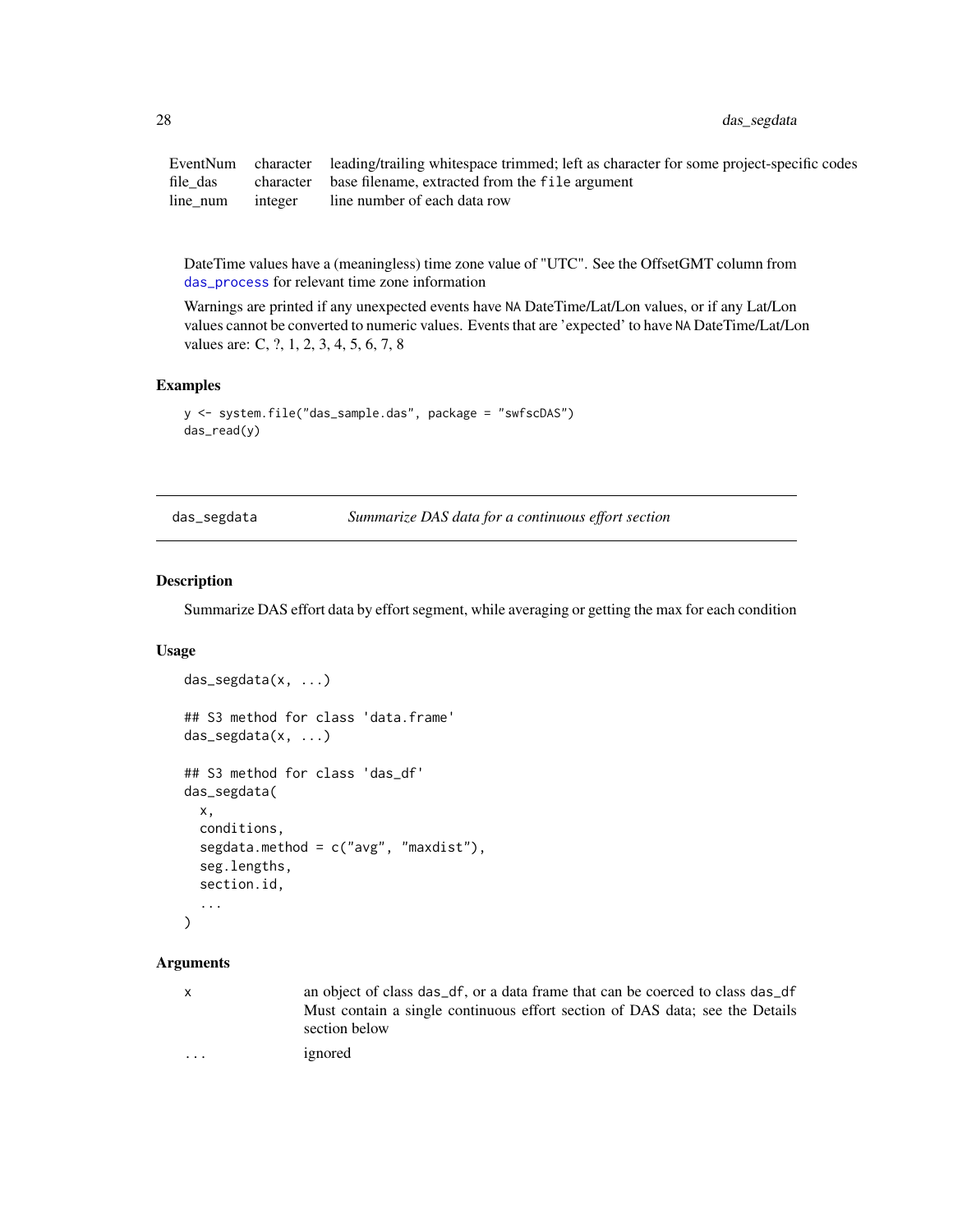<span id="page-28-0"></span>

| conditions  | see das effort, or see Details section for more information                                  |
|-------------|----------------------------------------------------------------------------------------------|
|             | segdata.method character; either avg" or "maxdist". See Details section for more information |
| seg.lengths | numeric; length of the modeling segments into which x will be chopped                        |
| section.id  | numeric; the ID of x (the current continuous effort section)                                 |

#### Details

WARNING - do not call this function directly! It is exported for documentation purposes, but is intended for internal package use only.

This function was designed to be called by one of the das\_chop\_ functions, e.g. [das\\_chop\\_equallength](#page-7-1), and thus users should avoid calling it themselves. It loops through the events in x, chopping x into modeling segments while calculating and storing relevant information for each segment. Because x is a continuous effort section, it must begin with a "B" or "R" event and end with the corresponding "E" event.

For each segment, this function reports the segment number, segment ID, cruise number, the start/end/mid coordinates (lat/lon), start/end/mid date/times (DateTime), segment length, year, month, day, midpoint time, mode, effort type, effective strip width sides (number of sides searched), and average conditions (which are specified by conditions). The segment ID is designated as section.id \_ index of the modeling segment. Thus, if section.id is 1, then the segment ID for the second segment from x is "1\_2". The start/end coordinates and date/times are interpolated as needed, e.g. when using the 'equallength' method.

When segdata.method is "avg", the condition values are calculated as a weighted average by distance. The reported value for logical columns (e.g. Glare) is the percentage (in decimals) of the segment in which that condition was TRUE. For character columns, the reported value for each segment is the unique value(s) present in the segment, with NAs omitted, pasted together via  $paste(..., collapse = "; ")$ . When segdata.method is "maxdist", the reported values are, for each condition, the value recorded for the longest distance during that segment (with NAs omitted).

Cruise number, mode, effort type, sides searched, and file name are also included in the segdata output. These values (excluding NAs) must be consistent across the entire effort section, and thus across all segments in x; a warning is printed if there are any inconsistencies

[bearing](#page-0-0) and [destination](#page-0-0) are used to calculate the segment start, mid, and end points, with method = "vincenty".

#### Value

Data frame with the segdata information described in Details and in [das\\_effort](#page-14-1)

<span id="page-28-1"></span>das\_sight *DAS sightings*

#### **Description**

Extract sightings and associated information from processed DAS data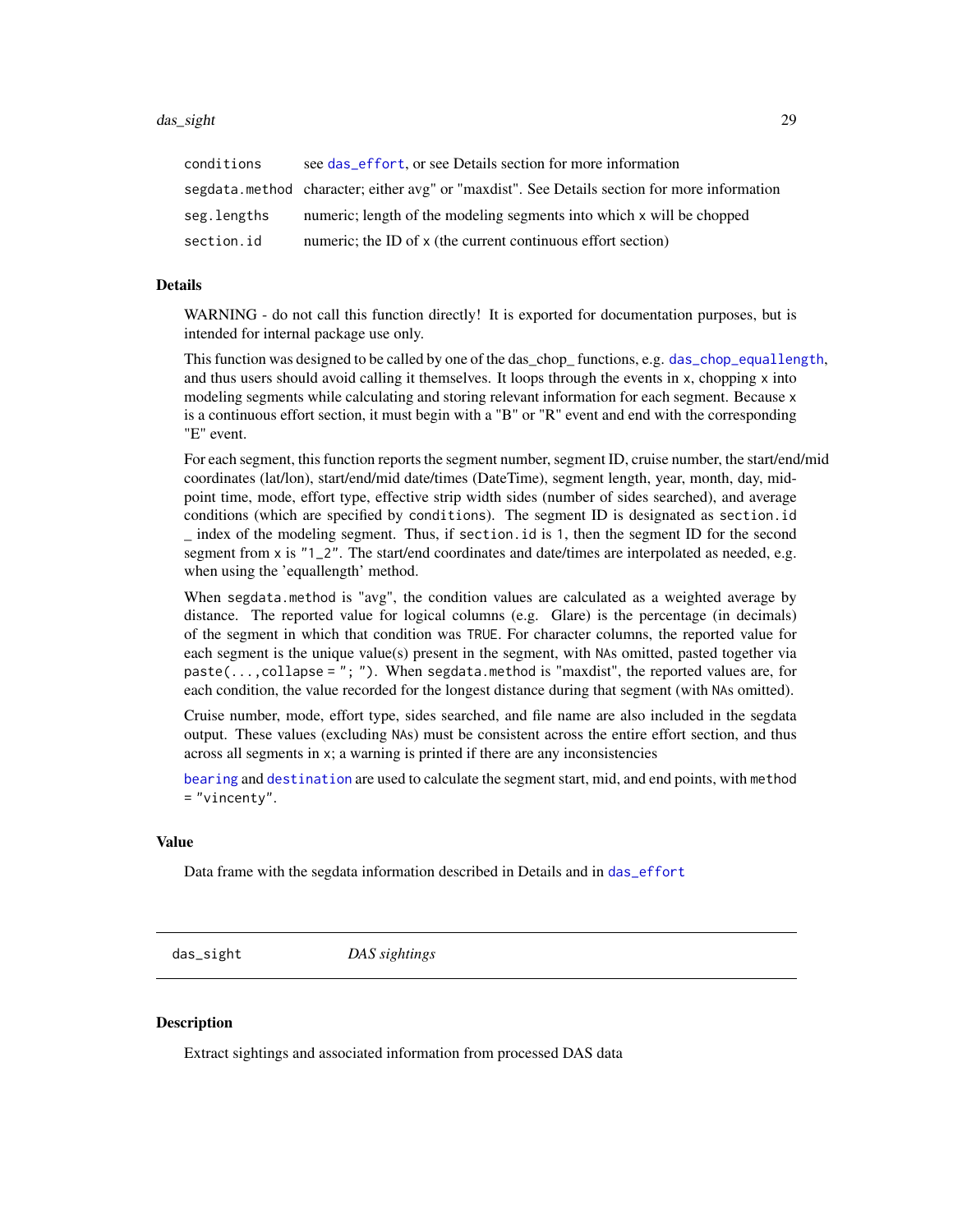#### Usage

```
das\_sight(x, \ldots)## S3 method for class 'data.frame'
das\_sight(x, ...)## S3 method for class 'das_df'
das_sight(
  x,
  return.format = c("default", "wide", "complete"),
  return.events = c("S", "K", "M", "G", "s", "k", "m", "g", "t", "p", "F"),
  ...
)
```
#### Arguments

| $\mathsf{x}$        | an object of class das_df, or a data frame that can be coerced to class das_df                                                                                                               |
|---------------------|----------------------------------------------------------------------------------------------------------------------------------------------------------------------------------------------|
| $\cdot \cdot \cdot$ | ignored                                                                                                                                                                                      |
| return.format       | character; can be one of "default", "wide", "complete", or any partial match<br>thereof (case sensitive). Formats described below                                                            |
| return.events       | character; event codes included in the output. Must be one or more of: "S", "K",<br>"M", "G", "s", "k", "m", "g", "t", "p", "F" (case-sensitive). The default is all of<br>these event codes |

## Details

DAS events contain specific information in the 'Data#' columns, with the information depending on the event code for that row. The output data frame contains columns with this specific information extracted to dedicated columns as described below. This function recognizes the following types of sightings: marine mammal sightings (event codes "S", "K", or "M"), marine mammal resights (codes "s", "k", "m"), marine mammal subgroup sightings (code "G"), marine mammal subgroup resights (code "g"), turtle sightings (code "t"), pinniped sightings (code "p") and fishing vessel sightings (code "F"). Warnings are printed if all S, K, M, and G events (and only these events) are not followed by an A event and at least one numeric event. See [das\\_format\\_pdf](#page-20-2) for more information about events and event formats. Of specific note - sperm whale sightings (species code 046) often contain additional estimates recorded as "C" events immediately following the S, A, and numeric events. Because these estimates are recorded as"C" events, they are NOT included in the das\_sight calculations or output for any return.format

The return.events argument simply provides a shortcut for filtering the output of das\_sight by event codes

Abbreviations used in output column names:  $Gs = group size, Sp = species, Nm = nautical mile,$  $Perc = percentage$ ,  $Prob = probable$ ,  $Gs School = school-level group size info$ 

This function makes the following assumptions, and alterations to the raw DAS data:

• "A" events immediately following an S/K/M/G event have the same sighting number (Data1 value) as the S/K/M/G event

<span id="page-29-0"></span>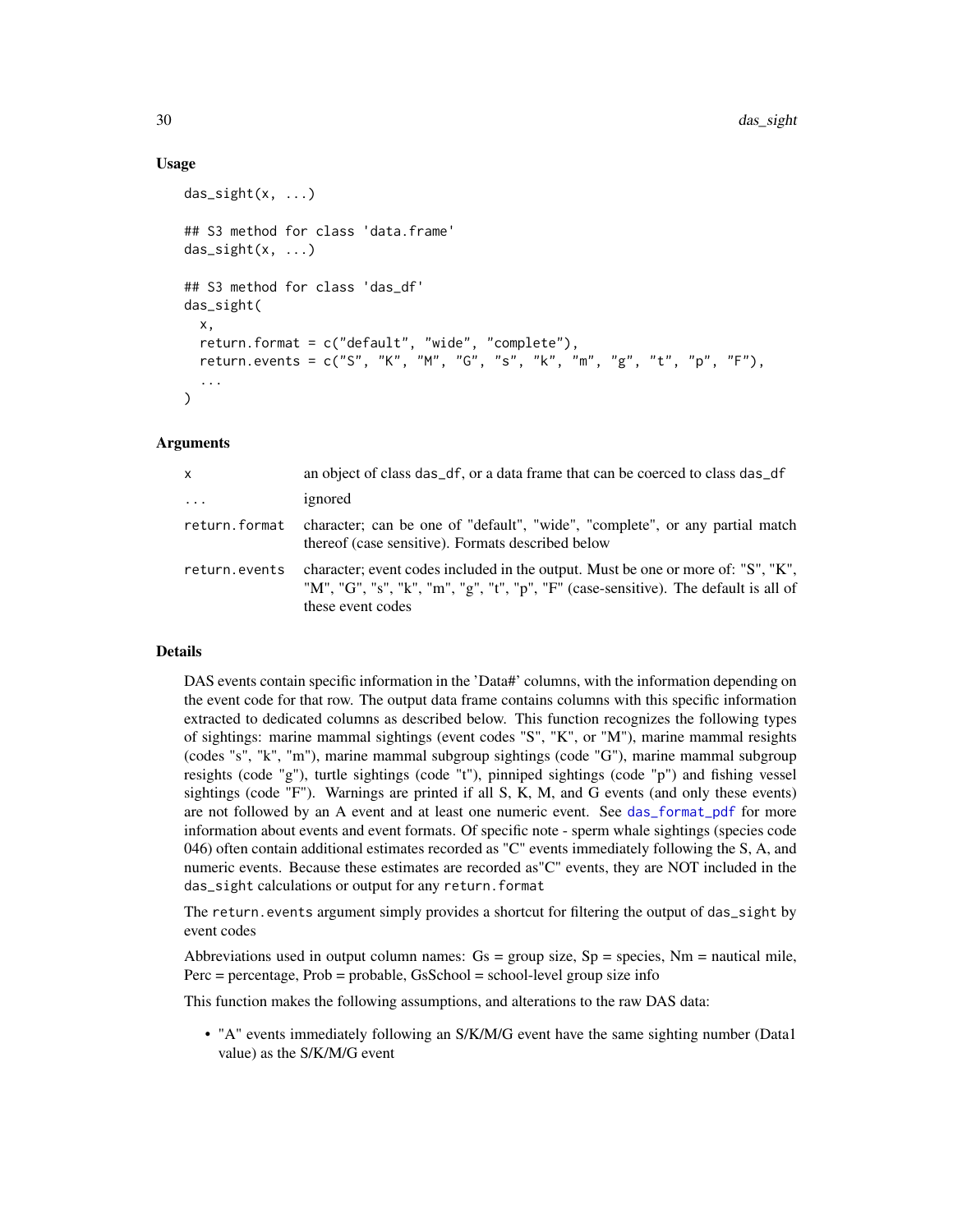- <span id="page-30-0"></span>• The 'nSp' column is equivalent to the number of non-NA values across the 'Data5', 'Data6', 'Data7', and 'Data8' columns for the pertinent "A" event
- The following data are coerced to a numeric using [as.numeric](#page-0-0): Bearing, Reticle, DistNm, Cue, Method, species percentages, and group sizes (including for t, p, and F events). Note that if there are any formatting errors and these data are not numeric, the function will likely print a warning message
- The values for the following columns are capitalized using [toupper](#page-0-0): 'Birds', 'Photos', 'CalibSchool', 'PhotosAerial', 'Biopsy', 'TurtleAge', and 'TurtleCapt'

#### Value

Data frame with 1) the columns from x, excluding the 'Data#' columns, and 2) columns with sighting information extracted from 'Data#' columns. See [das\\_format\\_pdf](#page-20-2) for more information the sighting information. If return.format is "default", then there is one row for each species of each sighting event; if return.format is "wide", then there is one row for each sighting event; if return.format is "complete", then there is one row for every group size estimate for each sighting event (excluding sperm whale "C" events - see the Details section).

The format-specific columns are described in their respective sections. The following sighting information columns are included in all return formats:

| Column name   | <b>Notes</b>                                                           |
|---------------|------------------------------------------------------------------------|
| SightNo       | Character                                                              |
| Subgroup      | Character                                                              |
| SightNoDaily  | See below                                                              |
| Obs           |                                                                        |
| ObsStd        | Logical; TRUE if Obs is one of ObsL, Rec or ObsR, and FALSE of         |
| Bearing       | Numeric; degrees, expected range 0 to 360                              |
| Reticle       | Numeric                                                                |
| DistNm        | Numeric                                                                |
| Cue           |                                                                        |
| Method        |                                                                        |
| <b>Photos</b> |                                                                        |
| <b>Birds</b>  |                                                                        |
| CalibSchool   |                                                                        |
| PhotosAerial  |                                                                        |
| <b>Biopsy</b> |                                                                        |
| Prob          | Logical indicating if sighting has associated ? event; NA for non-     |
| nSp           | NA for non-S/K/M/G events                                              |
| Mixed         | Logical; TRUE if $nSp > 1$                                             |
| GsSchoolBest  | See below                                                              |
| GsSchoolHigh  | See below                                                              |
| GsSchoolLow   | See below                                                              |
| CourseSchool  | NA for non-s/k/m events                                                |
| TurtleJFR     | NA for non-"t" events; $JFR =$ jellyfish, floating debris, or red tide |
| TurtleAge     | NA for non-"t" events                                                  |
| PerpDistKm    | Calculated via (abs(sin(Bearing*pi/180) * DistNm) * 1.85.              |
|               |                                                                        |

SightNoDaily is a running count of the number of S/K/M/G sightings that occurred on each day.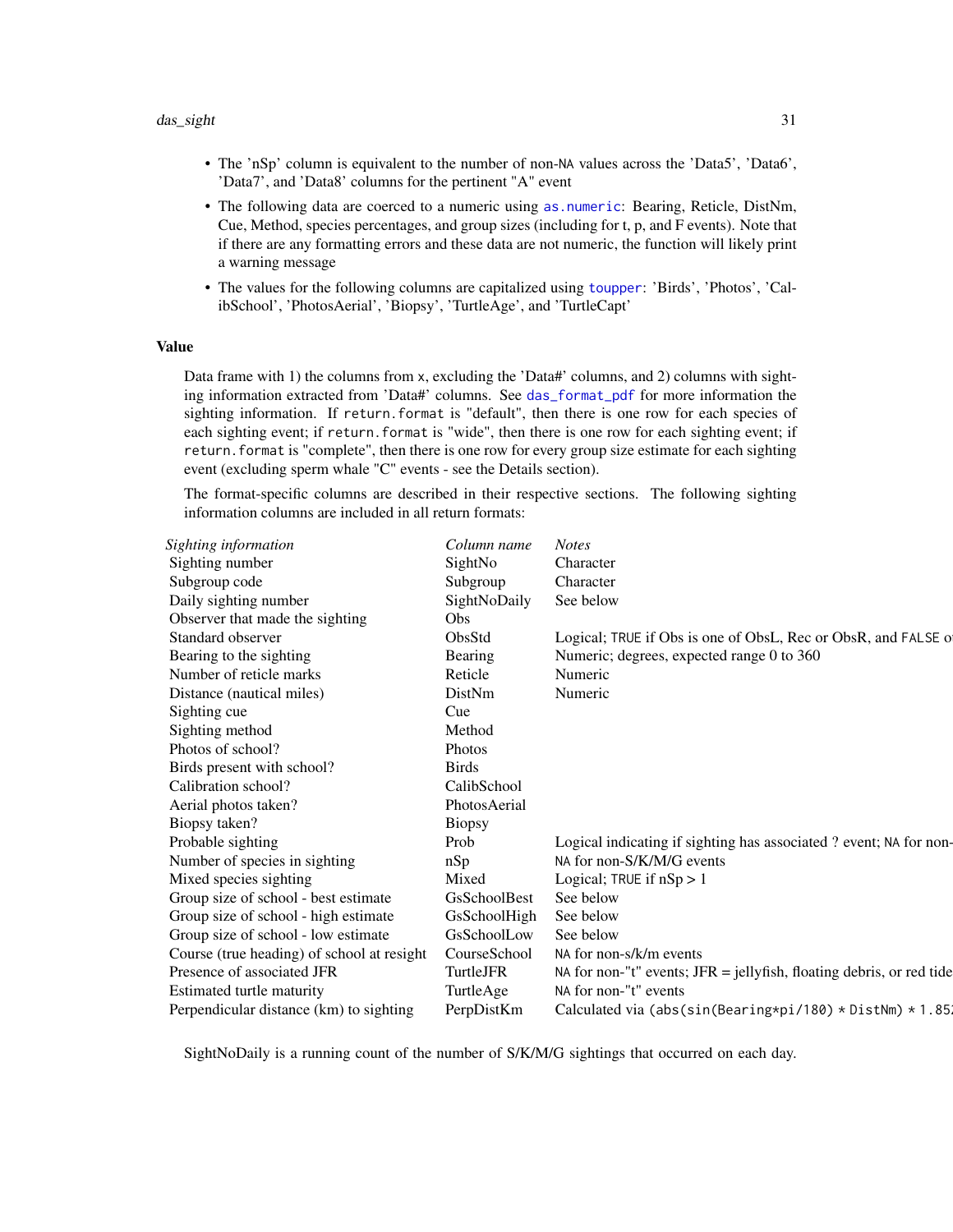It is formatted as 'YYYYMMDD'\_'running count', e.g. "20050101\_1". The GsSchoolBest, GsSchoolHigh, and GsSchoolLow columns are either: 1) the arithmetic mean across observer estimates for the "default" and "wide" formats, or 2) the individual observer estimates for the "complete" format. Note that for non-"complete" formats, na.rm = TRUE is used when calculating the mean, and thus blank elements of estimates (but not the whole incomplete estimate) are ignored. To convert the perpendicular distance back to nautical miles, one would divide PerpDistKm by 1.852

#### The "default" format output

This output data frame contains 'long' sighting data, meaning there is one row for each species of each sighting event. The GsSp... columns are calculated as follows: for each species and for each observer estimate, the best/high/low school size estimate is multiplied by the applicable species percent estimate. The values are grouped by species and then averaged to get single GsSpBest, GsSpHigh, and GsSpLow values for each species. (using [mean](#page-0-0) with na.rm = TRUE)

Sighting information columns/formats present specifically in the "default" format output:

| Sighting information                  | Column name | <b>Notes</b>                                                         |
|---------------------------------------|-------------|----------------------------------------------------------------------|
| Species code                          | SpCode      | Boat type or mammal, turtle, or pinniped species codes               |
| Probable species code                 | SpCodeProb  | Probable mammal species codes; NA if none or not applicable          |
| Group size of species - best estimate | GsSpBest    | Arithmetic mean, across observer estimates, of the product(s) of GsS |
| Group size of species - high estimate | GsSpHigh    | Arithmetic mean, across observer estimates, of the product(s) of GsS |
| Group size of species - low estimate  | GsSpLow     | Arithmetic mean, across observer estimates, of the product(s) of GsS |

## The "wide" and "complete" format outputs

The "wide" and "complete" options have very similar columns in their output date frames. There are two main differences: 1) the "wide" format has one row for each sighting event, while the complete format has a row for every observer estimate for each sightings, and thus 2) in the "wide" format, all numeric information for which there are multiple observer estimates (school group size, species percentage, etc.) are averaged across estimated via an arithmetic mean (using [mean](#page-0-0) with na.rm = TRUE)

With these formats, note that the species/type code and group size for turtle, pinniped, and boat sightings are in their own column

Sighting information columns present in the "wide" and "complete" format outputs:

| Column name         | <b>Notes</b>             |
|---------------------|--------------------------|
| <b>ObsEstimate</b>  | See below                |
| SpCode1             |                          |
| SpCode2             |                          |
| SpCode3             |                          |
| SpCode4             |                          |
| SpCodeProb1         | Extracted from '?' event |
| SpCodeProb2         | Extracted from '?' event |
| SpCodeProb3         | Extracted from '?' event |
| SpCodeProb4         | Extracted from '?' event |
| SpPerc1             |                          |
| SpPerc <sub>2</sub> |                          |
|                     |                          |

<span id="page-31-0"></span>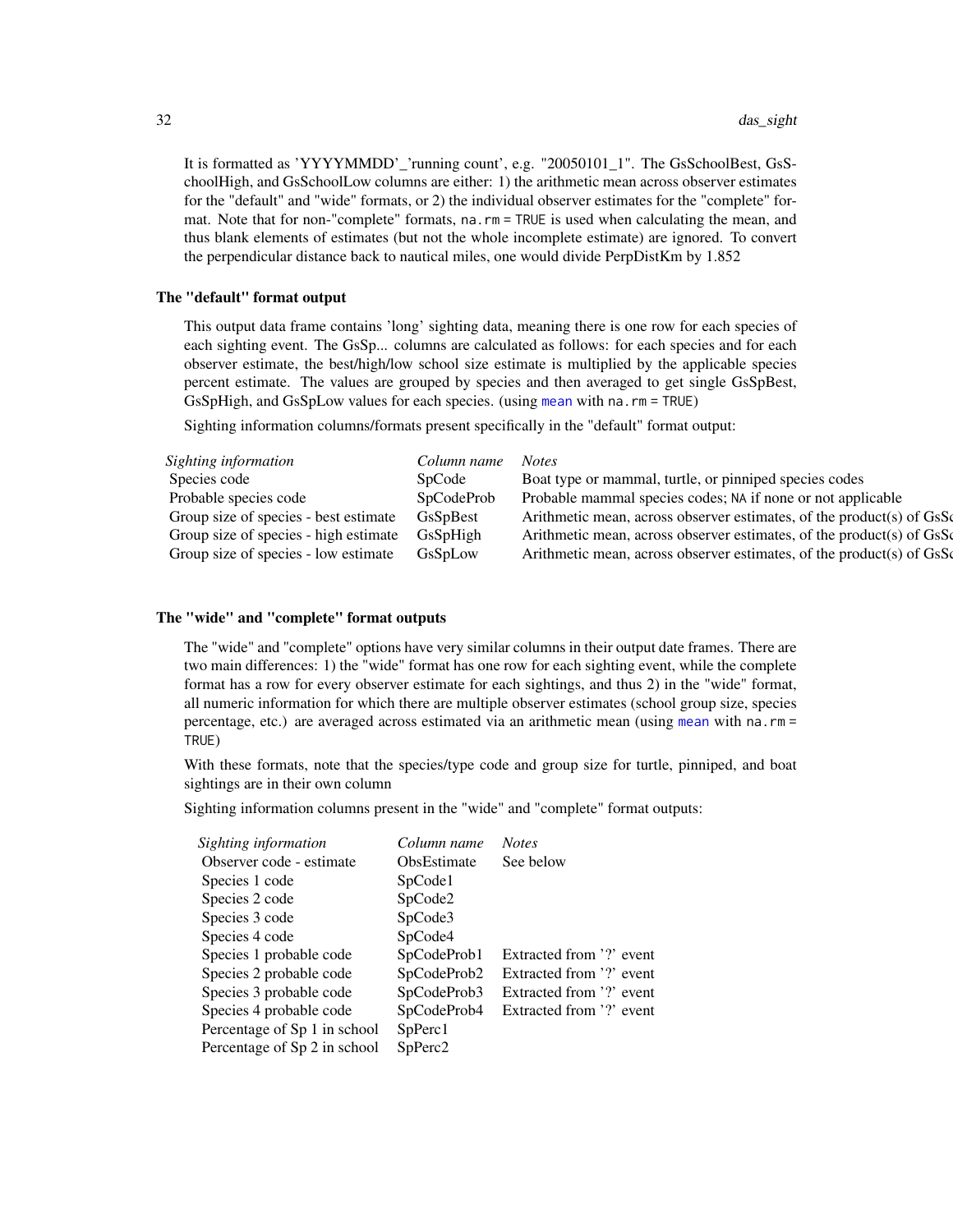<span id="page-32-0"></span>

| Percentage of Sp 3 in school | SpPerc3       |                                          |
|------------------------------|---------------|------------------------------------------|
| Percentage of Sp 4 in school | SpPerc4       |                                          |
| Group size of species 1      | GsSpBest1     | Present in "wide" output only; see below |
| Group size of species 2      | GsSpBest2     | Present in "wide" output only; see below |
| Group size of species 3      | GsSpBest3     | Present in "wide" output only; see below |
| Group size of species 4      | GsSpBest4     | Present in "wide" output only; see below |
| Turtle species               | TurtleSp      | NA for non-"t" events                    |
| Turtle group size            | TurtleGs      | NA for non-"t" events                    |
| Was turtle captured?         | TurtleCapt    | NA for non-"t" events                    |
| Pinniped species             | PinnipedSp    | NA for non-"p" events                    |
| Pinniped group size          | PinnipedGs    | NA for non-"p" events                    |
| Boat or gear type            | BoatType      | NA for non-"F" events                    |
| Number of boats              | <b>BoatGs</b> | NA for non-"F" events                    |

ObsEstimate refers to the code of the observer that made the corresponding estimate. For the "wide" format, ObsEstimate is a list-column of all of the observer codes that provided an estimate. Also in the "wide" format, the GsSpBest# columns are the product of GsSchoolBest and the corresponding species percentage. These numbers, 1 to 4, correspond to the order of the data as it appears in the DAS file

## Examples

```
y <- system.file("das_sample.das", package = "swfscDAS")
y.proc <- das_process(y)
das_sight(y.proc)
das_sight(y.proc, return.format = "complete")
```
<span id="page-32-1"></span>distance\_greatcircle *Calculate great-circle distance*

## Description

Calculate the great-circle distance between two lat/lon points

#### Usage

```
distance_greatcircle(lat1, lon1, lat2, lon2)
```
## Arguments

| lat1 | numeric; starting latitude coordinate(s)  |
|------|-------------------------------------------|
| lon1 | numeric; starting longitude coordinate(s) |
| lat2 | numeric; ending latitude coordinate(s)    |
| lon2 | numeric; ending longitude coordinate(s)   |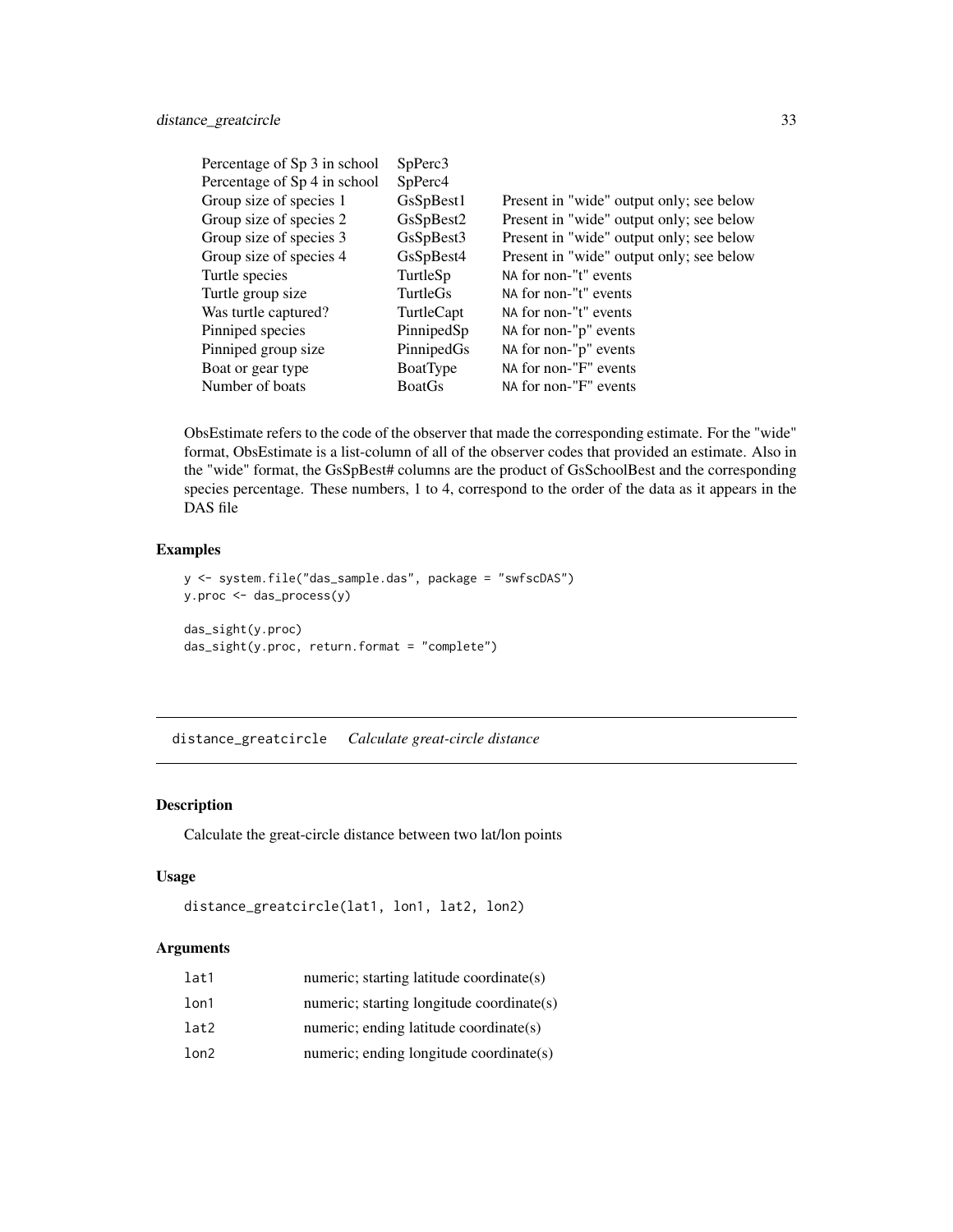## <span id="page-33-0"></span>Value

Distance in kilometers between lat1/lon1 and lat2/lon2

## See Also

[https://en.wikipedia.org/wiki/Great-circle\\_distance](https://en.wikipedia.org/wiki/Great-circle_distance)

randpicks\_convert *Convert randpicks file*

## Description

Convert randpicks file from segchopr format to swfscDAS format

#### Usage

randpicks\_convert(x.randpicks, x.segdata, seg.km)

## Arguments

| x.randpicks | Data frame with two columns; randpick values formatted for segchopr that cor-<br>respond to x. segdata |
|-------------|--------------------------------------------------------------------------------------------------------|
| x.segdata   | Data frame; segdata that corresponds to x. randpicks                                                   |
| seg.km      | numeric; target segment length used when creating x. segdata                                           |

## Details

Past DAS processing code (segchopr) only recorded the generated random values, whereas swfsc-DAS randpicks files contain one line for each continuous effort section. See [das\\_chop\\_equallength](#page-7-1) for more details about the swfscDAS randpicks format. This function 'converts' a randpicks data frame generated by segchopr to a data frame that meets the swfscDAS randpicks format requirements

#### Value

Data frame with one line for each continuous effort section in x.segdata, and two columns: effort\_section and randpicks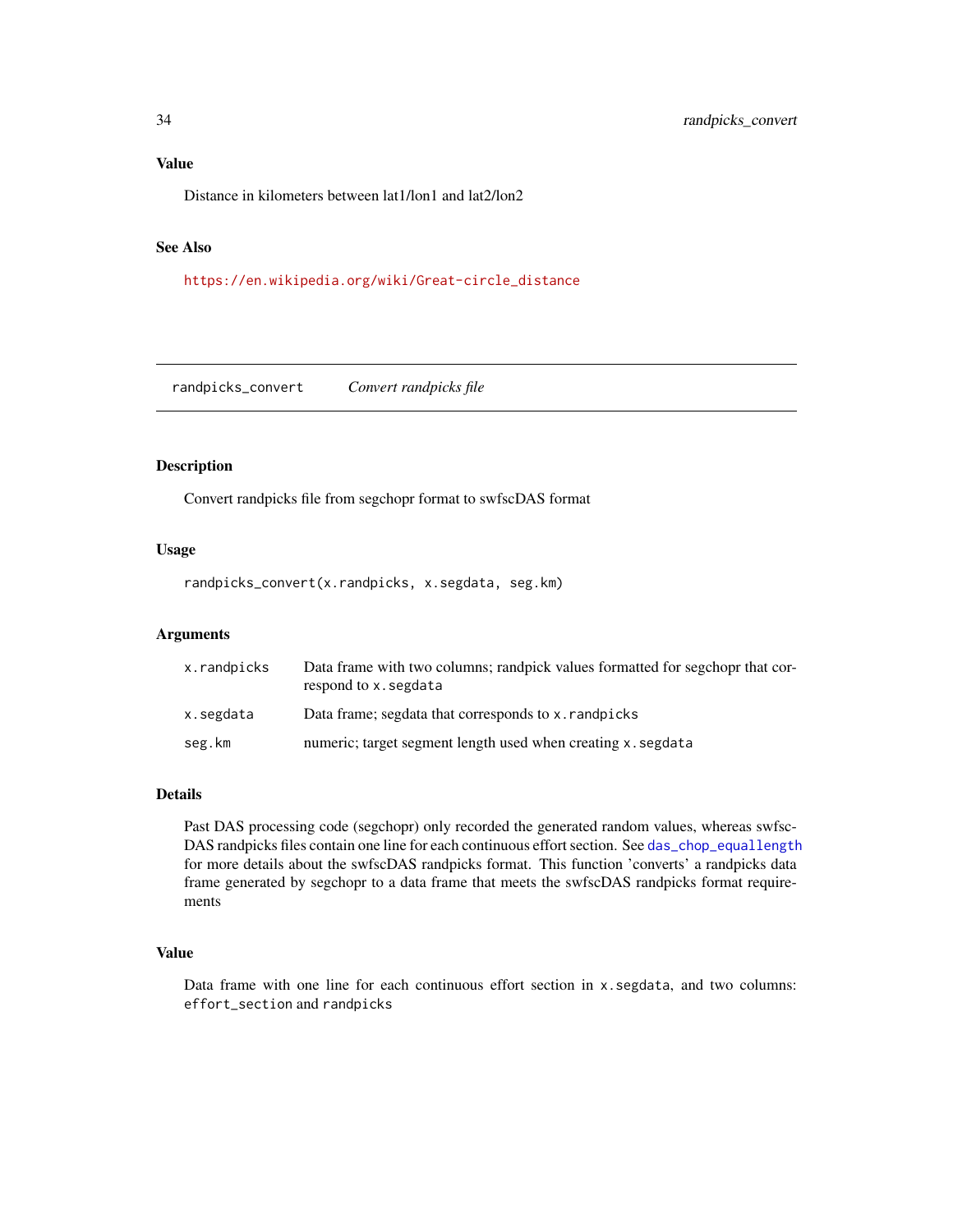<span id="page-34-0"></span>

#### Description

Subsetting das\_dfr or das\_df objects

#### Usage

```
## S3 method for class 'das_dfr'
x[i, j, \ldots, drop = TRUE]## S3 replacement method for class 'das_dfr'
x$name <- value
## S3 replacement method for class 'das_dfr'
x[i, j, ...] <- value
## S3 replacement method for class 'das_dfr'
x[[i]] <- value
## S3 method for class 'das_df'
x[i, j, ..., drop = TRUE]## S3 replacement method for class 'das_df'
x$name <- value
## S3 replacement method for class 'das_df'
x[i, j, ...] <- value
## S3 replacement method for class 'das_df'
x[[i]] <- value
```
#### Arguments

| x              | object of class das_dfr or das_df                 |
|----------------|---------------------------------------------------|
| $i, j, \ldots$ | elements to extract or replace, see [.data.frame] |
| drop           | logical, see $[$ . data. frame                    |
| name           | A literal character string or , see [.data.frame] |
| value          | A suitable replacement value, see [.data.frame]   |

## Details

When subsetting a das\_dfr or das\_df object, henceforth a das\_ object, using any of the functions described in [\[.data.frame](#page-0-0), then then the das\_class is simply dropped and the object is of class data.frame. This is because of the strict format requirements of das\_ objects; it is likely that a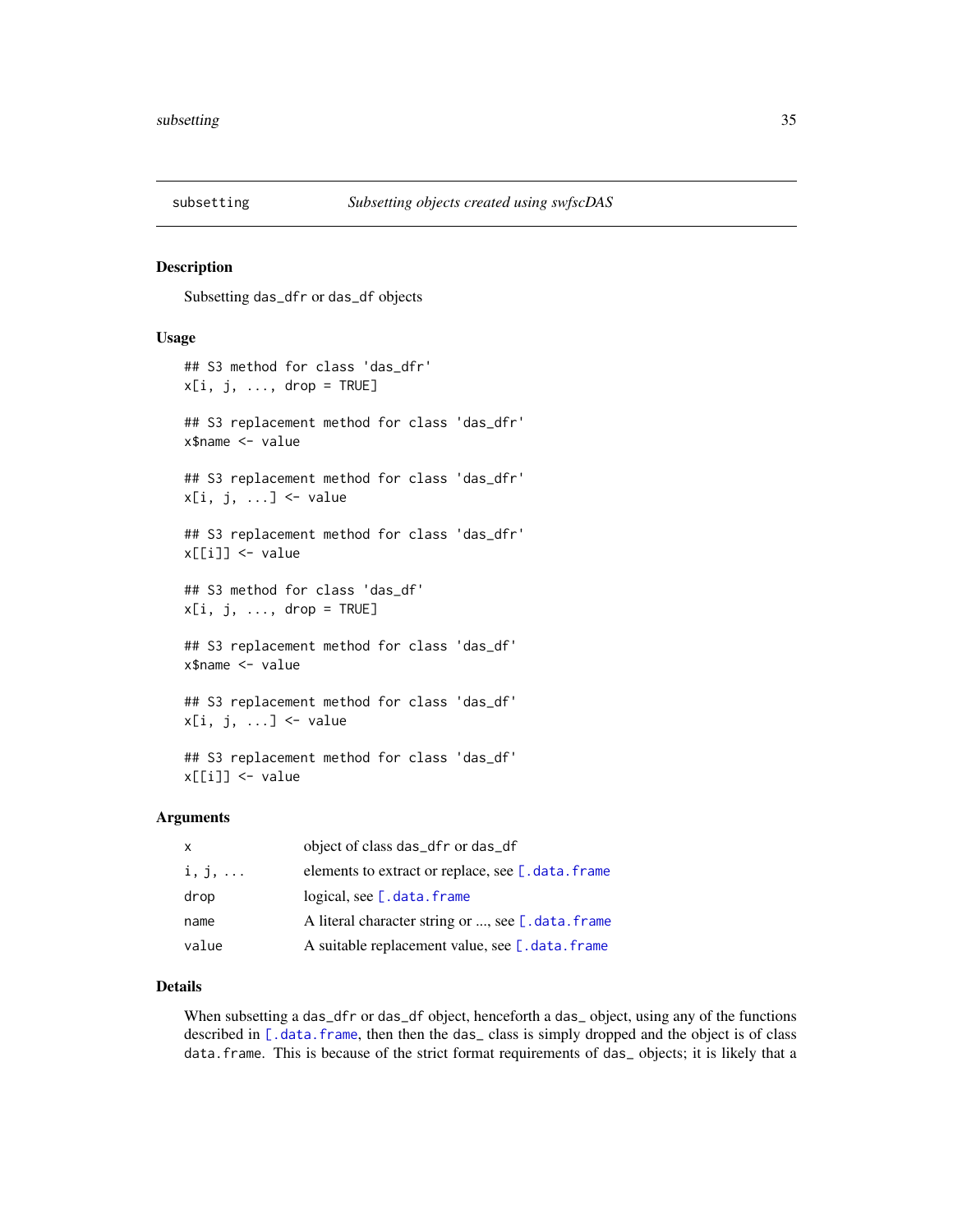subsetted das\_ object will not have the format required by subsequent swfscDAS functions, and thus it is safest to drop the das\_ class. If a data frame is passed to downstream swfscDAS functions that require a das\_ object, then they will attempt to coerce the object to the necessary das\_ class See [as\\_das\\_dfr](#page-2-2) and [as\\_das\\_df](#page-2-1) for more details.

#### Examples

```
y <- system.file("das_sample.das", package = "swfscDAS")
y.read <- das_read(y)
# All return a data frame:
class(y.read[1:10, ])
class(y.read[, 1:10])
y.df <- y.read
y.df[, 1] <- "a"
class(y.df)
y.df \leftarrow y.ready.df$Event <- "a"
class(y.df)
y.df <- y.read
y.df[["Event"]] <- "a"
class(y.df)
```
swfscAirDAS-internals *Internal functions for swfscAirDAS*

#### Description

These functions are exported only to be used internally by swfscAirDAS. They implement functionality that is used when processing both DAS and AirDAS data

#### Usage

```
.chop_condition_eff(i, call.x, call.conditions, call.seg.min.km, call.func1)
.chop_equallength_eff(
  i,
 call.x,
  call.conditions,
 call.seg.km,
 call.r.pos,
 call.func1
)
.process_num(init.val, das.df, col.name, event.curr, event.na)
```
<span id="page-35-0"></span>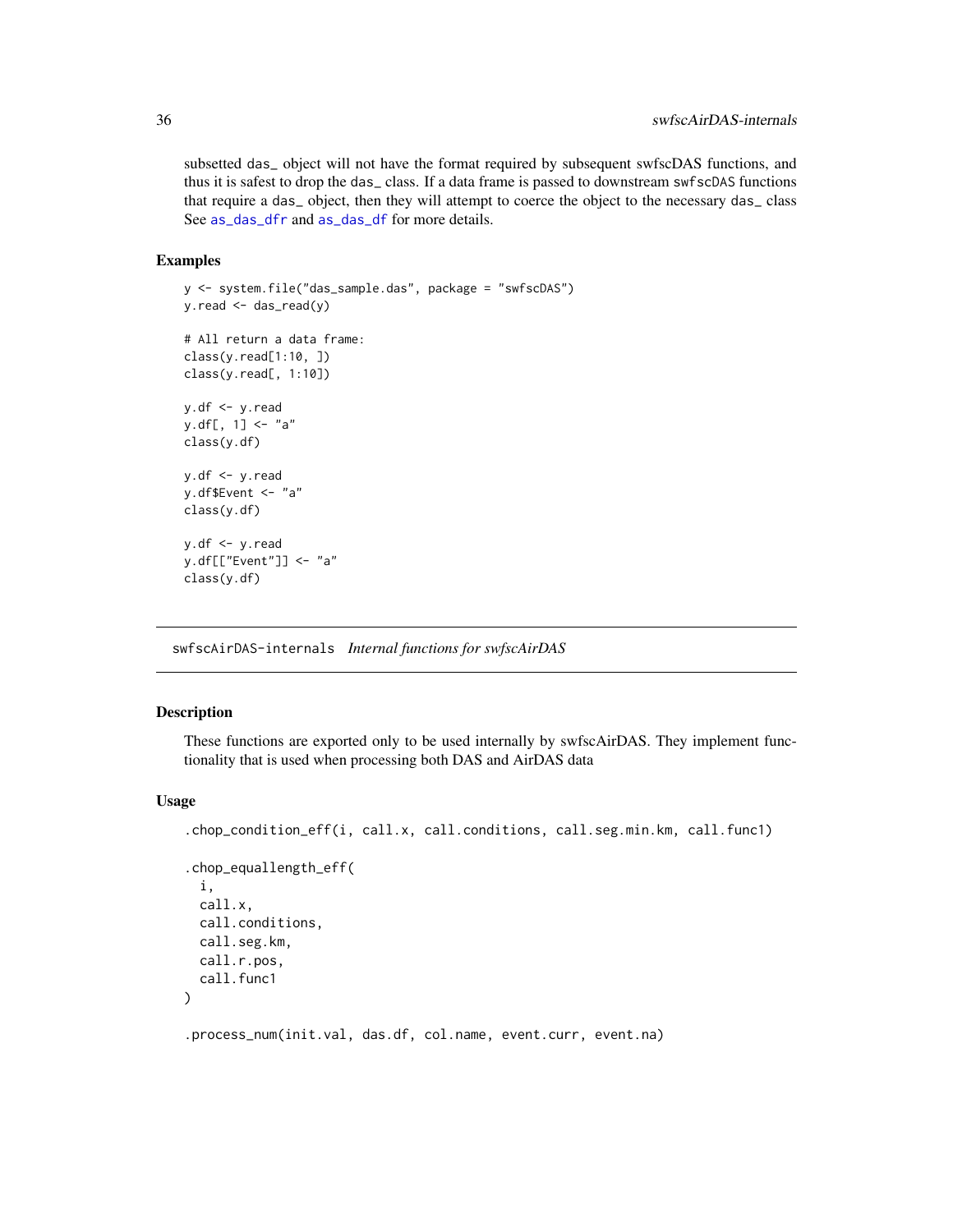```
.process_chr(init.val, das.df, col.name, event.curr, event.na)
.segdata_proc(
 das.df,
  conditions,
  segdata.method,
  seg.lengths,
  section.id,
 df.out1
)
.segdata_aggr(data.list, curr.df, idx, dist.perc)
.dist_from_prev(
 z,
 z.distance.method = c("greatcircle", "lawofcosines", "haversine", "vincenty")
\mathcal{L}
```
## Arguments

i ignore call.x ignore call.conditions ignore call.seg.min.km ignore call.func1 ignore call.seg.km ignore call.r.pos ignore init.val ignore das.df ignore col.name ignore event.curr ignore event.na ignore conditions ignore segdata.method ignore seg.lengths ignore section.id ignore df.out1 ignore data.list ignore curr.df ignore idx ignore dist.perc ignore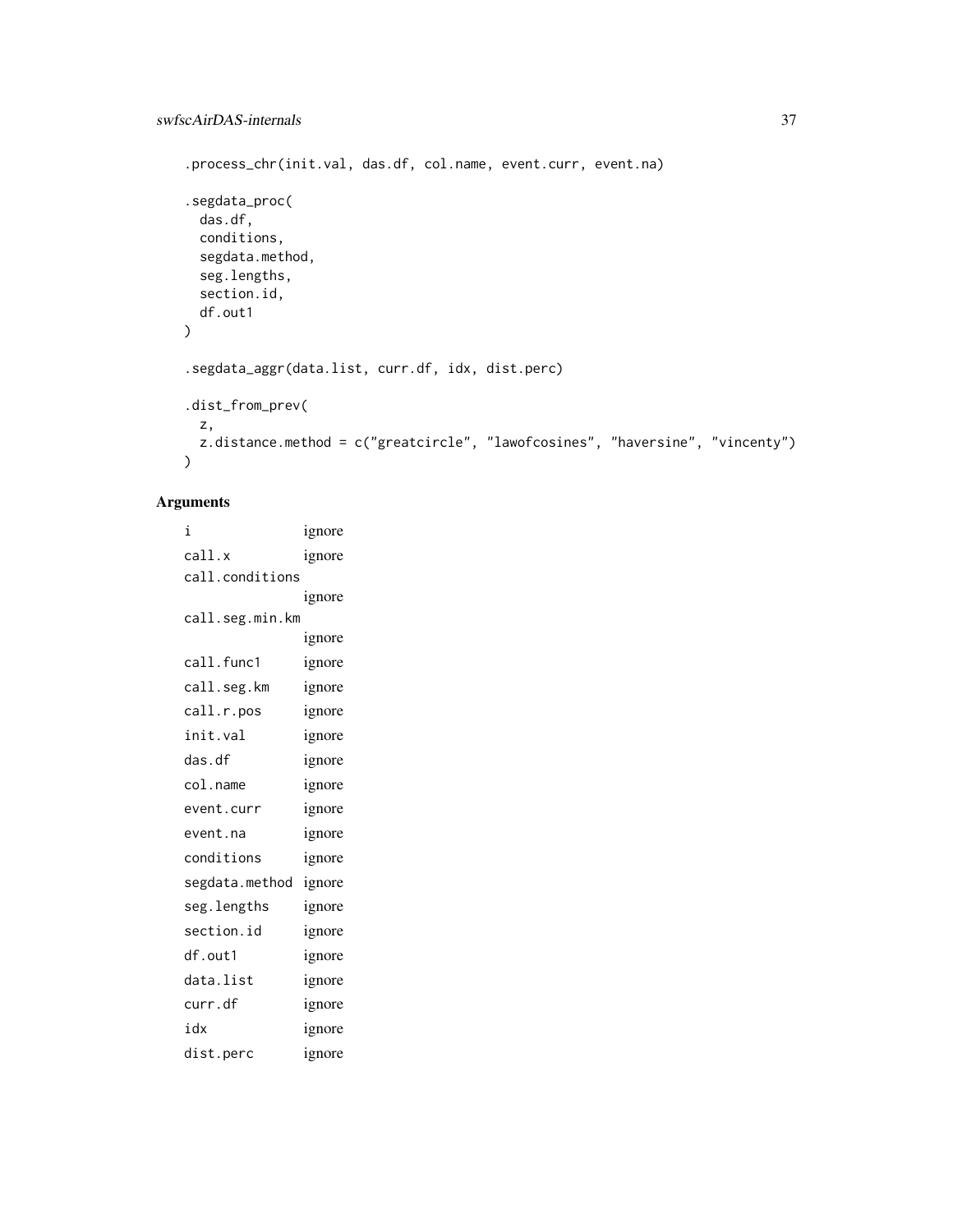z ignore z.distance.method ignore